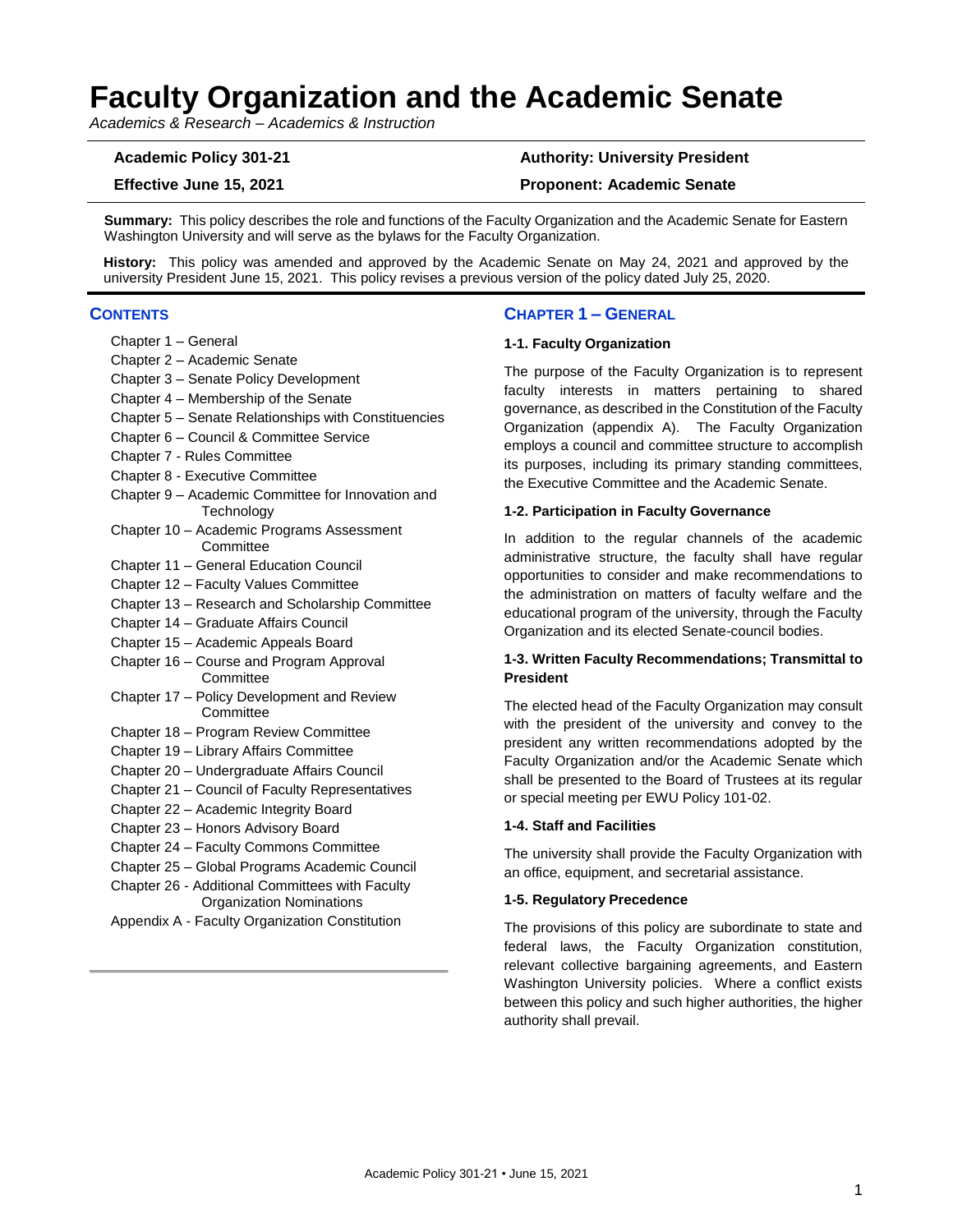## **CHAPTER 2 – ACADEMIC SENATE**

## **2-1. Senate Statement of Purpose**

The Academic Senate is the legislative arm of the Faculty Organization as established in the Faculty Organization constitution. The Academic Senate shall provide the means whereby members of the faculty can participate fully in the formulation of policy, share in the consideration of decisions regarding policy, and take part in the development of recommendations to be acted on by the Board of Trustees or implemented within current board policy. The major purposes shall be:

a. To formulate and recommend policies relative to university programs, degree requirements, instruction, student life and learning, and faculty welfare.

b. To provide advice and counsel to the president of the university and others regarding the interpretation and implementation of policies.

c. To coordinate and articulate the efforts of faculty, administration, and the Board of Trustees in the improvement of the university and its services.

d. To coordinate the efforts and activities of the faculty on matters of general interest and concern in carrying out the mission of the university.

## **2-2. Faculty Control of Senate Action**

a. **Initiative**. Signatures on a petition to the Senate of more than 10 percent of the total faculty would require the Senate to consider any such petition at the next regularly scheduled meeting.

b. **Referendum**. The signatures of more than twenty-five percent of the faculty on a valid petition filed with the chair of the Senate would require a faculty-wide vote to approve or reject any action of the Senate.

## **2-3. Senate Meetings**

a. **Chair**. The chair of the Senate shall preside at all meetings. If the chair cannot be present, the order of succession to the chair shall then be the vice chair and the secretary.

b. **Meeting Procedures**. The conduct of the meetings will be under the general guidance of *Robert's Rules of Order Newly Revised* as modified by special rules enacted by the Senate. Main motions introduced as new business are not normally voted on until they are unfinished business in a subsequent meeting. However, by a 2/3 vote Senate may choose to vote on new business. Subsidiary motions are voted on when introduced. Typically, business arising from Faculty Organization committees will be provided to senators in writing in advance of meetings, but whether or not this is done the business is considered new business when first introduced. Business coming to Senate from Faculty Organization committees via the Rules Committee is proposed by the chair of Senate, and does not need to be seconded for discussion.

c. **Quorum**. A quorum shall be more than 50% of the voting membership. The passage of a motion requires a vote equal to the majority of the votes cast in favor or against that motion. Upon request of anyone present, the chair shall announce the votes needed and the alternates present who are voting.

d. **Attendance**. All meetings are open to faculty, staff, students, and administration except when an executive session is called to deal with a matter that is eligible for executive session. With recognition by the chair anyone may address the Senate, however only individuals designated as voting members may vote.

e. **Regular Meetings**. Regular meetings are held on the second and fourth Mondays of each month when the university is in session from 3 to 5 pm. When the Monday falls on a university holiday, Senate does not occur. The schedule for the academic year and the meeting location are available on the Faculty Organization website or upon request from the Faculty Organization office.

f. **Special Meetings**. Special meetings may be held on the call of the chair of the Academic Senate. A request in writing from at least five members of the Faculty Organization can be given to the Executive Committee requesting them to call such a meeting. These are rarely held, as items may be added to regular meetings of the Senate by request.

g. **Meeting Times**. The hours of meeting will be arranged to meet the workload of the Senate.

**2-4. Academic Senate Reporting**. All Faculty Organization committees report to Senate through the Rules Committee. Items are reported from Senate to the relevant authority as established by the policy for that type of item.

## **2-5. Calendar**

The Senate year begins September 1 and ends June 30; in exceptional circumstances, Senate may continue its year into July and August. The Rules Committee exercises authority of the Faculty Organization from July 1 through August 31.

## **2-6. Senate Agendas and Materials**

The Rules Committee approves agenda items for the Academic Senate. Items may be proposed by any member of the Faculty Organization or by other university entities. Items must be proposed to the Faculty Organization office or the chair of the Senate by the Wednesday two weeks before the Senate meeting (to allow them to be proposed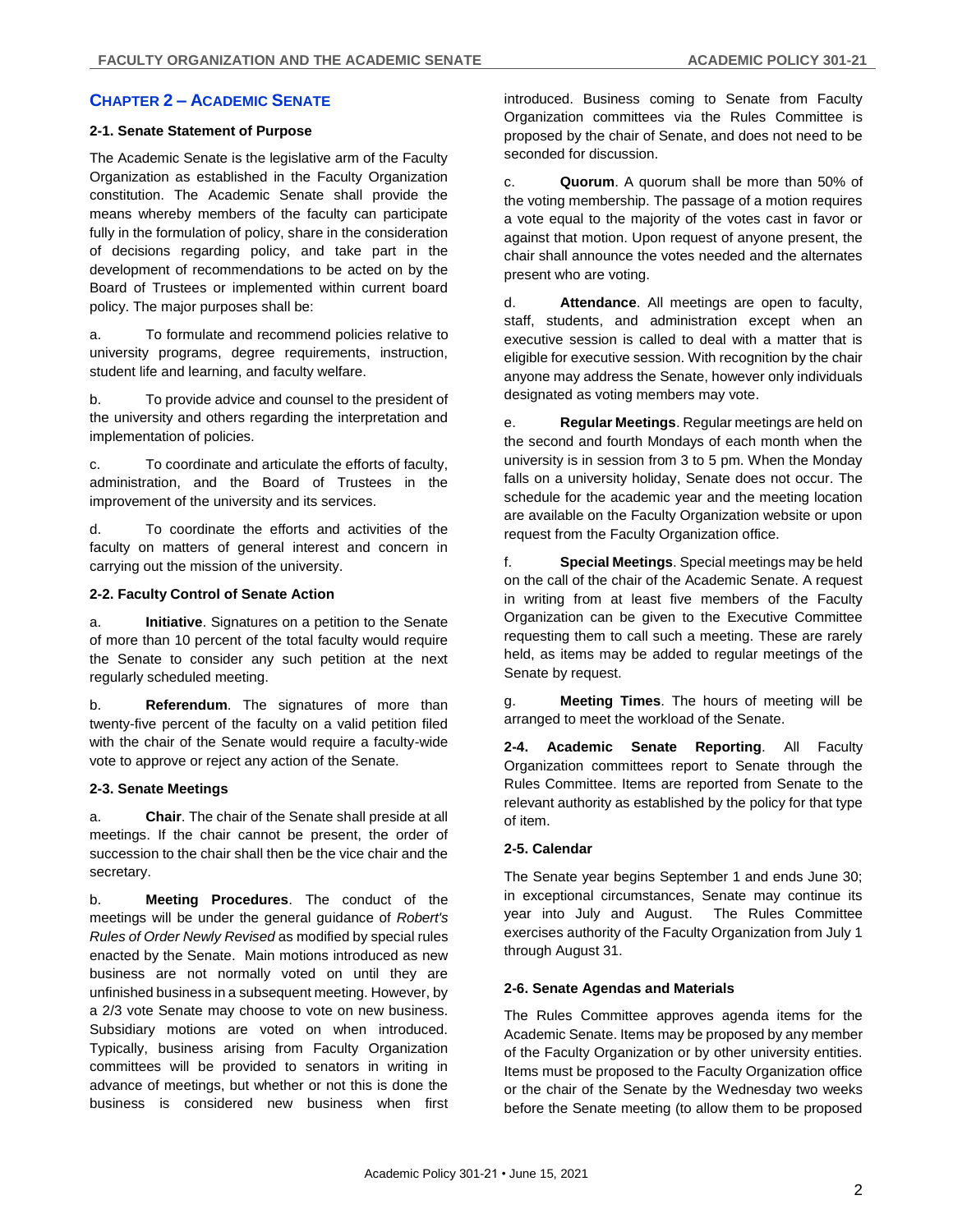to Rules). Exceptions must be brought to Rules or Senate directly and that body must vote to add the item to the agenda. Information items may be added with the approval of the president of the Faculty Organization. The agenda and documents to be considered at Senate will be distributed to the members of the Senate by the end of the week before the Senate meeting. All supporting documents for agenda items should be provided to the Faculty Organization Office no later than Wednesday of the week before the Senate meeting. The Executive committee or Senate may choose to decline to consider any materials that are delivered after that time.

**a. Exceptions.** Exceptions may be granted by the president of the Faculty Organization after consultation with the Executive Board or by Senate approval during the meeting.

**b. Consent Agenda Items.** The Rules Committee, when setting the Senate's next agenda, may use a consent agenda for the routine, non-controversial items that do not merit discussion on the Senate floor. The consent agenda would appear as part of the regular Senate meeting agenda. It will be the senators' responsibility to examine these routine items and request to amend the agenda if they wish to discuss an item on the consent agenda. It only takes the request of one senator to remove an item from the consent agenda and that item will be taken up later in the regular agenda. Full information about these items must be provided, in advance, in the Senate agenda packet. Any questions or concerns can be directed to the makers of the motions and answered prior to the meeting. The remaining items will be voted on by a single motion. The approved motion will then be recorded in the minutes, including a listing of all items appearing on the consent agenda.

## **2-7. Senate Minutes**

The approved minutes of the Senate are the official record of Senate action. Faculty Senate minutes are to be written with significant discussion details and identification of speakers. They are maintained by the Faculty Organization office and distributed to the members of the Senate. Copies are available at the Faculty Organization website or upon request from the Faculty Organization **Office** 

## **CHAPTER 3 – ACADEMIC POLICY MANAGEMENT**

## **3-1. Amendments to Academic Policies**

Academic Policies are developed by the academic community through the processes of the Academic Senate. These policies become official policies of the

university upon recommendation from the Academic Senate and approval by the university president.

## **3-2. Council and Committee Recommendations**

The Senate shall normally make no substantive changes in the recommendations presented from the councils and the committees. Rather, the Senate shall return the recommendation with questions to consider further and some guidance for further action by the councils or committees.

## **CHAPTER 4 – MEMBERSHIP OF THE SENATE**

## **4-1. Guidelines**

Membership on the Senate will be limited to members of the Faculty Organization as defined in the Faculty Organization Constitution.

The number of Senate seats will be based on projected unit allocations in spring for the following year.

Faculty holding appointments in more than one academic unit will vote in the unit of their choice.

## **4-2. Members and Guests**

**a. Executive Board.** Members of the executive board are ex officio members of Senate.

President of Faculty Organization (votes only when the vote would affect the outcome)

Vice President of Faculty Organization

Secretary of Faculty Organization

Treasurer of Faculty Organization

**b. Nonmember University Officials.** These individuals may speak to any item.

President of University

Provost and Vice President for Academic Affairs

Other Vice Presidents

President or designee of the Associated Students of Eastern Washington University (ASEWU)

President of the United Faculty of Eastern (UFE)

Faculty Legislative Liaison

- **c. Invited Guests.** Other nonmembers, including university officials and committee chairs, may be invited to attend and speak at an individual meeting of Senate as needed.
- **d. Elected Senators.** Senators are members of Senate. Academic units shall elect their senators and alternates. Academic units shall have their senators designated no later than two weeks prior to the first Senate meeting of the academic year.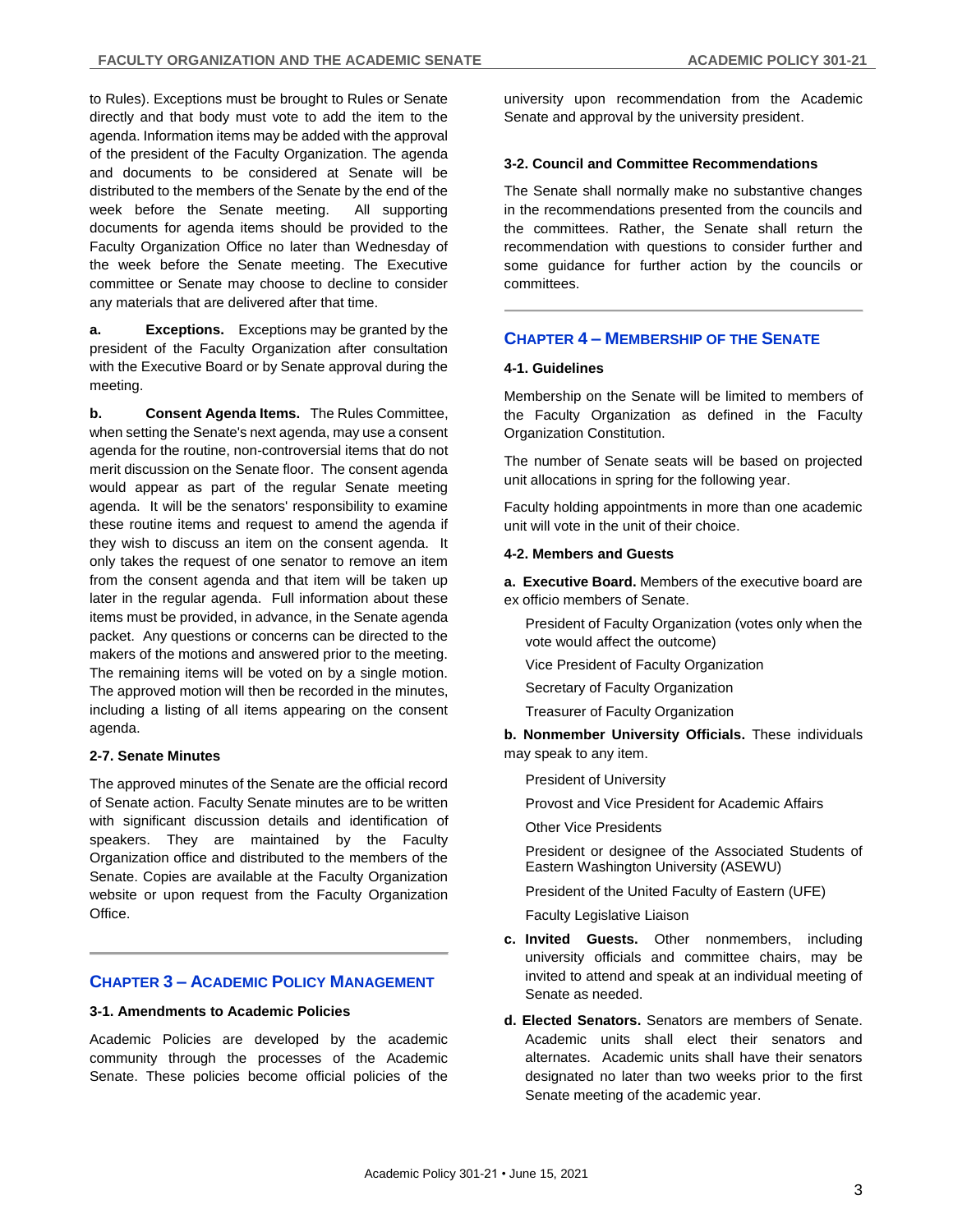(1) **Senators**. Senate representation is based on the number of full-time faculty members assigned. Each academic unit is allotted Senate representation as follows:

| <b>Number of full-time</b> |                  |
|----------------------------|------------------|
| faculty members            | Representation   |
|                            | Joint with other |
| 0-4                        | program(s)       |
| $5 - 20$                   | 1 Senator        |
| $21 - 35$                  | 2 Senators       |
| $36 - 50$                  | 3 Senators       |
| $51+$                      | 4 Senators       |

As used in this policy, 'academic unit' includes academic departments, the Library, and the ROTC department, as well as other academic entities (i.e. programs, centers, institutes and bureaus) whose faculty members lack representation elsewhere. The term 'faculty members' refers to faculty, librarians, and other teaching staff (e.g., ROTC instructors).

- (2) **Joined Academic Units**. Those academic units having fewer than five faculty may group with any other unit for purposes of representation. Notification of such intent is to be forwarded to the secretary of the Senate, and such unity with other departments will be in effect until the call for the next election or until a unit has five faculty members.
- (3) **Terms**. Senators will serve for a period of three years or as determined by unit policies.
- (4) **Replacements**.
	- i. When a senator terminates membership on the Senate, other than at the time of reelection, a replacement will be chosen for the remainder of the term. A senator's replacement will be elected by the department they represent. Units may create other policies if they prefer.
	- ii. When a senator is absent for an extended period from the campus, the represented unit will elect a replacement for the term of absence.
- (5) **Recall of Elected Members**. Senators serve at the discretion of their academic units. A valid petition from a department or representational unit containing more than 50 percent of the members' names would require the chair of the Senate to declare the seat vacant and an election would be held to fill the unexpired term.
- (6) **Alternates**. Each senator will have an alternate, elected from the unit by the usual procedure. In the absence of a senator, the alternate will have all the rights and privileges of a senator. Other alternates may be approved by the unit when needed.

## **4-3. Officers and Responsibilities**

**a. Chair**. The President of the Faculty Organization shall be an ex officio member of the Senate, shall be the chair of the Senate and shall serve a one-year term.

**b. Vice Chair**. The Vice President of the Faculty Organization shall be an ex officio member of the Senate, shall be the vice chair of the Senate and shall serve a oneyear term, followed immediately by a one-year term as chair.

#### **c. Secretary**.

- (1) The Secretary of the Faculty Organization shall be an ex officio member of the Senate, shall be the secretary of the Senate and shall serve a one-year term.
- (2) While the administrative assistant does the recordkeeping, the secretary shall do a periodic review of the Faculty Organization records, including: the Senate roster, Senate attendance, and official acts of the Senate and its subcommittees.
- **d. Treasurer**.
	- (1) The Treasurer of the Faculty Organization shall be an ex officio member of the Senate, shall be the treasurer of the Senate and shall serve a one-year term.
	- (2) While the administrative assistant does the bookkeeping, the treasurer shall do a periodic review of the Faculty Organization books.
	- (3) The treasurer shall attend University Budget Committee meetings as an ex officio member, and report to Senate on those meetings.

## **CHAPTER 5 – SENATE RELATIONSHIPS WITH CONSTITUENCIES**

## **51. Faculty**

The Senate shall represent and act on behalf of the faculty.

An individual member of the faculty desiring reconsideration of a Senate action has the referendum available for their use.

Members of the Senate are elected by and are responsible to the elective Senate unit.

## **5-2. Faculty Organization**

The Faculty Organization Constitution designates the Academic Senate as its legislative body.

The President and Vice President of the Faculty Organization are the chair and vice chair of the Senate.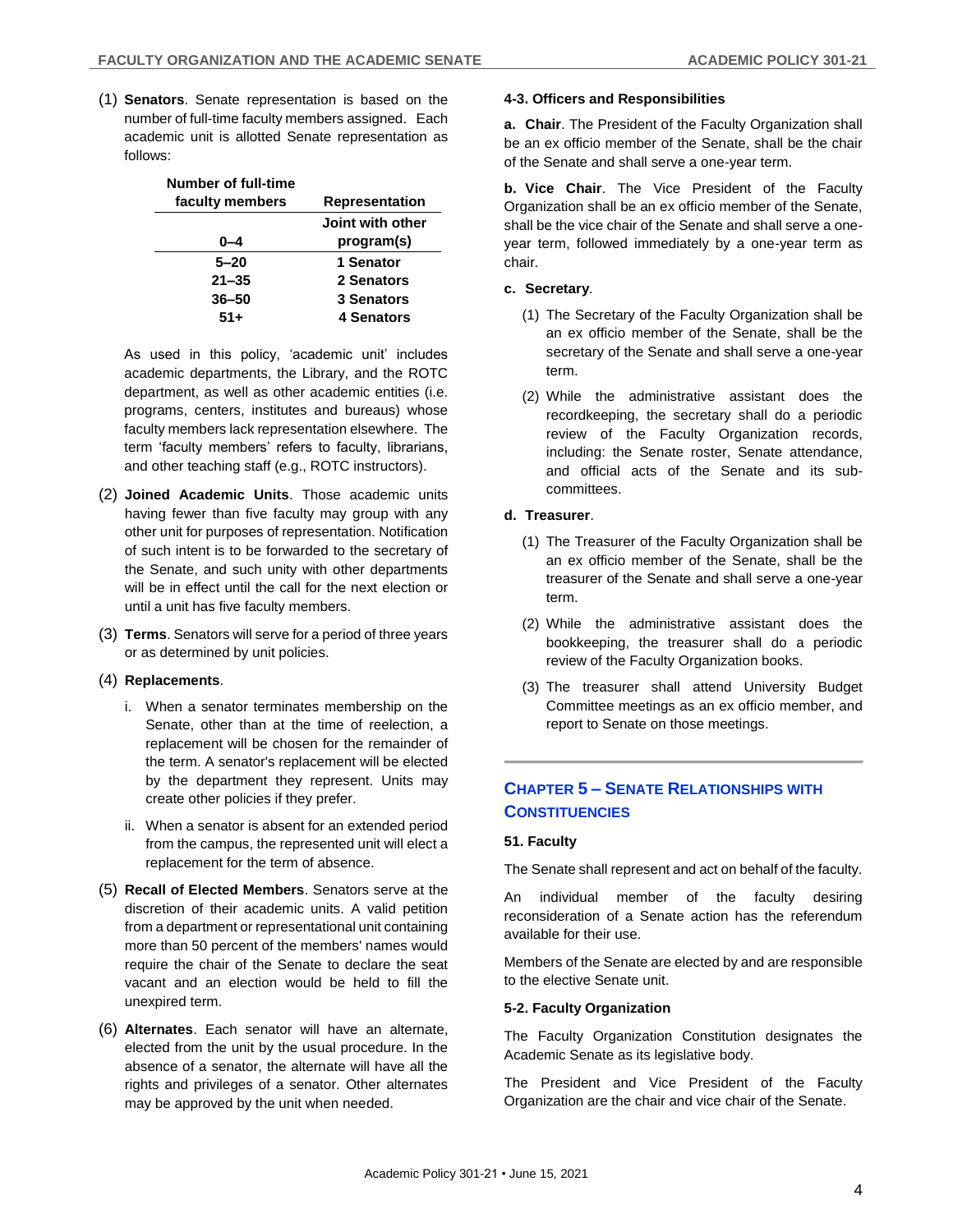## **5-3. Students**

There are student members on all councils and standing committees of the Senate except the Council of Faculty Representatives and the Faculty Values Committee. The Senate may create new councils and committees without student representation, if necessary, to meet committee and council goals.

## **5-4. University President**

A record of all actions of the Senate is forwarded to the president of the university. Those actions which require enactment not delegated to Senate authority are subject to approval and enactment by the president of the university. (See also RCW 28B.35.390 and EWU Policy 101-02, University Governance.)

#### **5-5. Board of Trustees**

The Senate, through its chair, has the right to communicate with the Board of Trustees as part of the system of shared governance.

#### **5-6. Councils of the Senate**

All councils and committees of the Senate shall be responsible to the Senate and shall operate under policies established by the Senate.

The Senate shall designate the membership, term of office, and function of the councils and committees.

The Senate shall be responsible for reorganizing the council and committee structure as it deems necessary.

Further information about the councils and committees is found in Chapter 6.

## **5-7. Administrative Officers**

One major responsibility of councils is to provide advice and counsel to the appropriate administrative officers consistent with the policies approved by the Senate. Actions of the Senate and its councils are not intended to abrogate administrative responsibility and authority.

## **CHAPTER 6 – COUNCIL & COMMITTEE SERVICE**

**6-1. Establishment of Committees:** The Faculty Organization has three standing committees established in its constitution: Academic Senate, Executive Committee, and Rules Committee. The other councils and committees are established in this policy and may be altered or removed only by action of the Senate. Senate may elect to create or remove councils and committees, modify existing ones, or temporarily suspend the activity of any council or committee. Councils and committees that are established in the constitution may be altered or removed only by revision of the constitution following the standards

established therein. As needed, each committee shall establish additional committee operating rules (e.g., meeting schedules, voting member designation, etc.) provided that such rules do not conflict with this policy, the Faculty Organization constitution, or any university policy.

#### **6-2. Committee Membership**

**a. Eligibility.** All members of the Faculty Organization are eligible for faculty membership on councils and committees. Council and committee members are normally elected by Senate in spring quarter and begin terms on July 1 of that calendar year (though first meetings are normally in fall quarter). Terms last for the designated time (usually 3 years). Special elections can be made at any time that vacancies exist; the term is treated as if it began at the start of the academic year in which service begins. For all councils and committees with administrative members, the stated administrator may appoint a representative if they are unable to attend.

Elections to these positions are held in Senate, from a slate of candidates who responded to a call for members. Members must be elected by a majority of votes cast. If there are more than two candidates and none receives a majority in the first round of voting, the two candidates with the most votes will proceed to an immediate runoff election held in the same Senate session.

**b. Attendance.** Regular attendance is expected at council and committee meetings. In most circumstances, an alternate may be sent in the member's place as long as that alternate is approved in advance. If a committee member misses more than three meetings in one quarter without previously alerting the chair and citing the reason for those absences, that member may automatically be removed from the committee and shall be notified by the Faculty Organization office.

**c. Council and Committee Chairs.** Councils and committees will elect their own chair (and vice chair if necessary) at their last meeting in the spring or the first meeting in the fall. If the chair cannot continue to serve, a chair or vice chair may be elected by the agreement of the council or committee members at any time.

**d. Quorum.** In general, quorum consists of more than 50% of the voting members of a committee; however a committee may set a higher number for quorum. Course and Program Approval Committees have special rules to act on proposals (see 16-3 details).

**e. Representation by College**. Unless otherwise noted in the section for the individual committee, each college will be represented on the committee by faculty members as follows: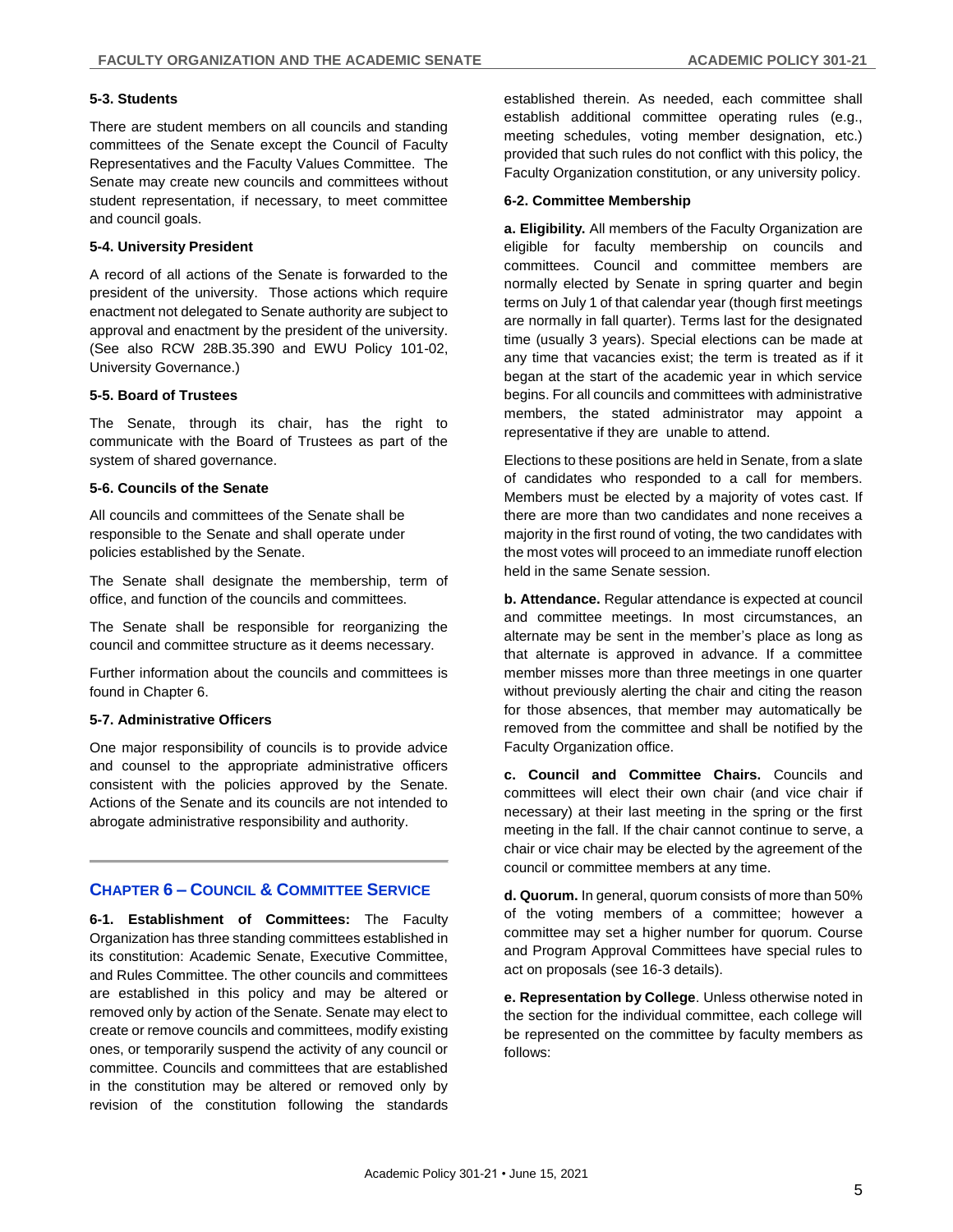| Number of full-time |                |
|---------------------|----------------|
| faculty members     | Representation |

| iaculty Illefilioci S | nchi esemanoni    |
|-----------------------|-------------------|
|                       | <b>Joint with</b> |
| 0–9                   | another college   |
| $10 - 99$             | 1 member          |
| 100-199               | 2 members         |
| 200-299               | 3 members         |
|                       |                   |

At-large members from any college can be added to fill out the required number of members.

**f. Meeting Procedures.** The conduct of the meetings will be under the general guidance of Robert's Rules of Order Newly Revised as modified by special rules enacted by the committee. Main motions introduced as new business are not normally voted on until they are unfinished business in a subsequent meeting. However, by a 2/3 vote the committee may choose to vote on new business. Subsidiary motions are voted on when introduced.

## **6-3. Notice of Openings**

In the spring, the Rules Committee will send faculty members a listing of openings that will become available during September in all councils and committees. Faculty members will be requested to express in writing to the Faculty Organization office their preferences for service and to suggest other faculty members for service on a council or committee. At the next Rules Committee meeting the nominations will be announced and placed on the agenda for the next Senate meeting. Elections to council and committee positions will take place at the next Senate meeting and the Faculty Organization office will notify the successful candidates in writing. The terms of the newly elected members will begin on September 1 and end on June 30 of the appropriate year. The Senate minutes will contain a complete list of elected candidates. As vacancies occur they will be handled in the same manner.

## **6-4. Calendar and Meeting Schedule**

## **a. Calendar**

The Faculty Organization year begins on July 1 and ends on June 30 of the following year. Committees do not have regularly scheduled meetings over the summer, but any work is the responsibility of the new members/officers. The Rules Committee and Academic Senate do not carry over work from the previous year; everything must come back as new business the following academic year.

## **b. Regular Meetings**

The regularly scheduled meetings of each council and committee are described here. The schedule for the regularly scheduled committees is available on the Faculty Organization website or upon request from the Faculty Organization office.

## **c. Special Meetings**

When necessary, special meetings of any council or committee can be called by the chair of that committee, the majority of the faculty members of the committee or by the Executive Committee of the Faculty Organization., A request in writing from at least five members of the Faculty Organization can be given to the Executive Committee requesting them to call such a meeting.

## **CHAPTER 7 – RULES COMMITTEE**

**7-1. Rules Committee Statement of Purpose.** The Rules Committee is the committee through which information is passed from the committees and councils to Senate and vice versa. At each Rules meeting, council and committee chairs report the activities of their committees and those subcommittees that report to them. Rules also approves agenda items for the following Senate meeting, refers them to a council or committee for further work, tables them for later consideration or determines they should not be forwarded to Senate. It also prepares lists of nominees for council and committee membership and offices.

**7-2. Rules Committee Reporting**. All Faculty Organization committees report to Senate through Rules. Items are forwarded from Rules to Senate as either information items or action items.

**7-3. Rules Committee Membership.** Rules membership is established in the Faculty Organization constitution. It says "The Rules Committee shall be composed of the four elected officers and the immediate past president of the Faculty Organization, the chairs of the various councils of the Academic Senate, and three faculty at large. The Provost (or designee) and up to three members of the ASEWU are non-voting members." All members of Rules serve one year terms. The councils and committees who are members of Rules: Academic Programs Assessment Committee, Academic Committee for Innovation and Technology, General Education Council, Faculty Values Committee, Graduate Affairs Council, Library Affairs Committee, and Undergraduate Affairs Council. Other committee chairs may be invited to join the Rules Committee by the Faculty Organization president as needed. The Faculty Organization president, vice president, and secretary serve as the Rules chair, vice chair, and secretary, respectively.

## **7-4 Rules Committee Meetings**

**a. Regular Rules Meetings**. Regular meetings are held on the first and third Mondays of each month from 3 to 5 pm; Rules does not meet if Senate is unable to meet the following Monday due to a holiday. When the Monday falls on a university holiday, Rules meets on Tuesday from 3 to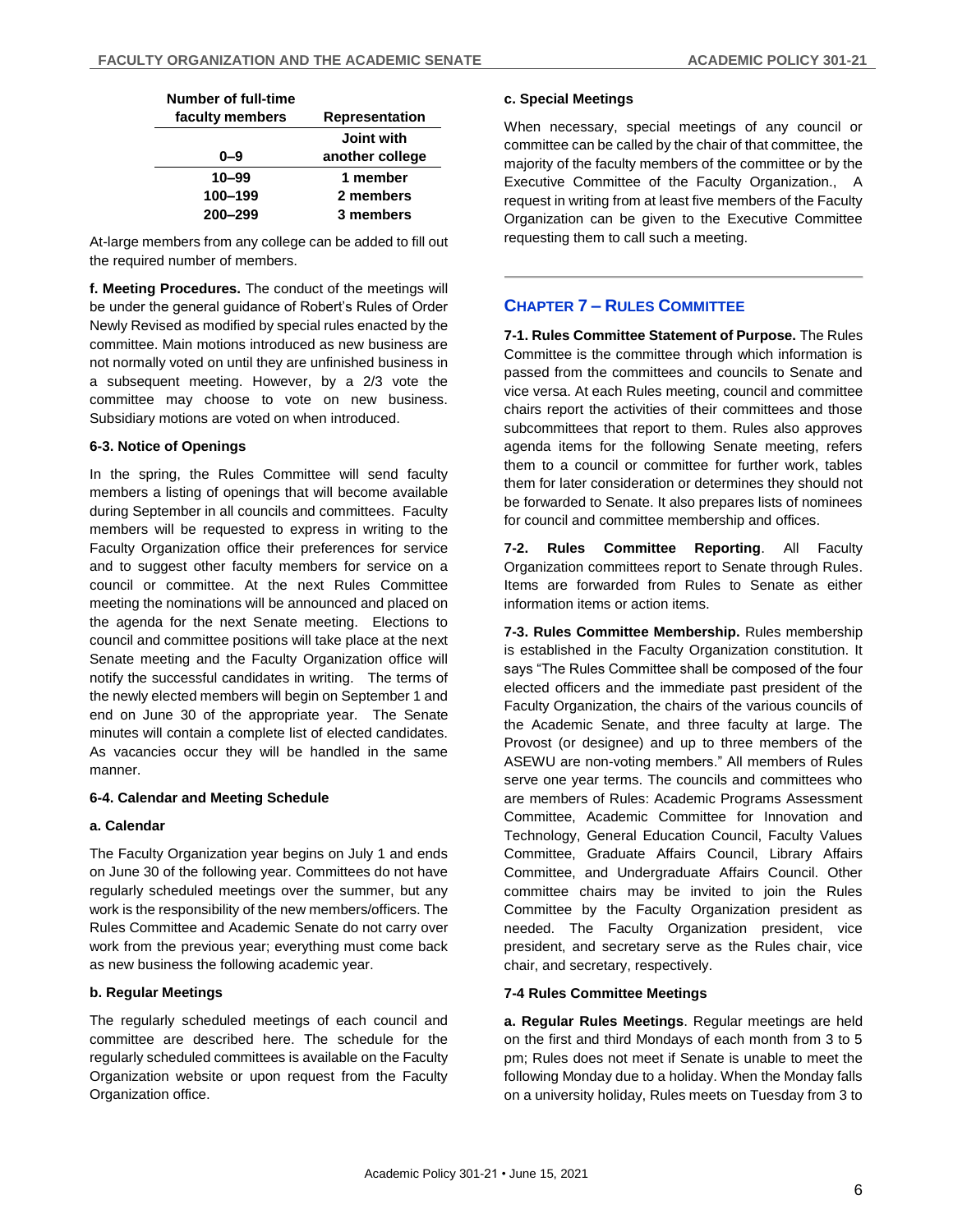5 pm. The schedule for the academic year and meeting location are available on the Faculty Organization website or upon request from the Faculty Organization office.

**b. Special Rules Meetings**. Special meetings may be held on the call of the chair of the Academic Senate, or on the written request to the chair by any five members of the Faculty Organization. These are rarely held, as agenda items may be added to regular meetings of the Senate by request and consent of the Senate.

**c. Rules Meeting Procedures**. The conduct of the meetings will be under the general guidance of *Robert's Rules of Order Newly Revised* as modified by special rules enacted by Rules. The chair of Rules shall preside at all meetings. If the chair cannot be present, the order of succession to the chair shall then be the vice chair and the secretary. Main motions introduced as new business are not normally voted on until they are unfinished business in a subsequent meeting. However, by a 2/3 vote Rules may choose to vote on new business. Subsidiary motions are voted on when introduced. Business coming to Rules from Faculty Organization committees is proposed by the chair of the relevant committee or by the chair of Rules, and does not need to be seconded for discussion.

**d. Rules Quorum**. A quorum shall be more than 50% of the voting membership. The passage of a motion requires a vote equal to the majority of the votes cast in favor or against such a motion. Upon request of anyone present, the chair shall announce the votes needed and the alternates present who are voting.

**e. Rules Attendance**. All meetings are open to faculty, staff, students, and the public except when an executive session is called to deal with a matter that is eligible for executive session. With recognition by the chair, anyone may address the Rules Committee however only the individuals named above as voting members may vote.

**f. Agenda**. The agenda and documents to be considered at Rules will be distributed to the members of Rules by the end of the week before the Rules meeting. Items for the agenda may be proposed by any member of the Faculty Organization or by other university entities. They must be proposed to the Faculty Organization office or the chair of Rules by the Wednesday before the Rules Committee meets. Exceptions must be brought to Rules directly; that body must vote to add the item to the agenda.

**g. Minutes.** The approved minutes of the Rules Committee are the official record of Rules action. They are maintained by the Faculty Organization office and distributed to the members of the Rules Committee. Copies are available at the Faculty Organization website or upon request from the Faculty Organization Office.

## **CHAPTER 8 – EXECUTIVE COMMITTEE**

**8-1. Executive Committee Statement of Purpose.** The Executive Committee is the meeting of the four elected officers and the immediate past president of the Faculty Organization. The executive committee meets to advise the president of the Faculty Organization on items that are to be forwarded to Rules and Senate, priorities, and planning. No decisions or actions are made by this committee. However, sometimes action must be taken before a Senate meeting. In that case, the president may act unilaterally after taking counsel from this committee; the president must report their decisions and actions to Senate as soon as possible.

**8-2. Executive Committee Reporting**. Decisions and actions made with the counsel of the Executive Committee are reported to Senate as part of the chair's report.

**8-3. Executive Committee Membership.** Executive Committee membership is established in the Faculty Organization constitution. It says "The Executive Committee shall be composed of the four elected officers and the immediate past president of the Faculty Organization. The president of the Faculty Organization is the chair of the Executive Committee." Each individual serves in a single position for one year, as described in the constitution.

**8-4 Executive Committee Meetings.** Executive Committee meetings are held on an as needed basis; they may be called by any member of the Executive Committee. Agendas are not normally set in advance and minutes are not normally taken. However, any decisions or actions resulting from discussions in these meetings should be reported by the chair to Senate as soon as possible.

## **CHAPTER 9 – ACADEMIC COMMITTEE FOR INNOVATION AND TECHNOLOGY (ACIT)**

**9-1. Academic Committee for Innovation and Technology (ACIT) Statement of Purpose.** The Academic Committee for Innovation and Technology (ACIT) is a group of faculty, staff, and students who are committed to identifying, facilitating, and advocating for technology in order to enhance teaching, learning, research, and other scholarly activities across the university. ACIT advises the Office of Information Technology (OIT), and Academic Affairs (AA) on standards, guidelines, policies, and planning that supports the academic use of technology by researching and reviewing technology, advising on priorities for academic technology initiatives and by providing a forum for investigation and communication on new academic teaching and learning technologies and trends.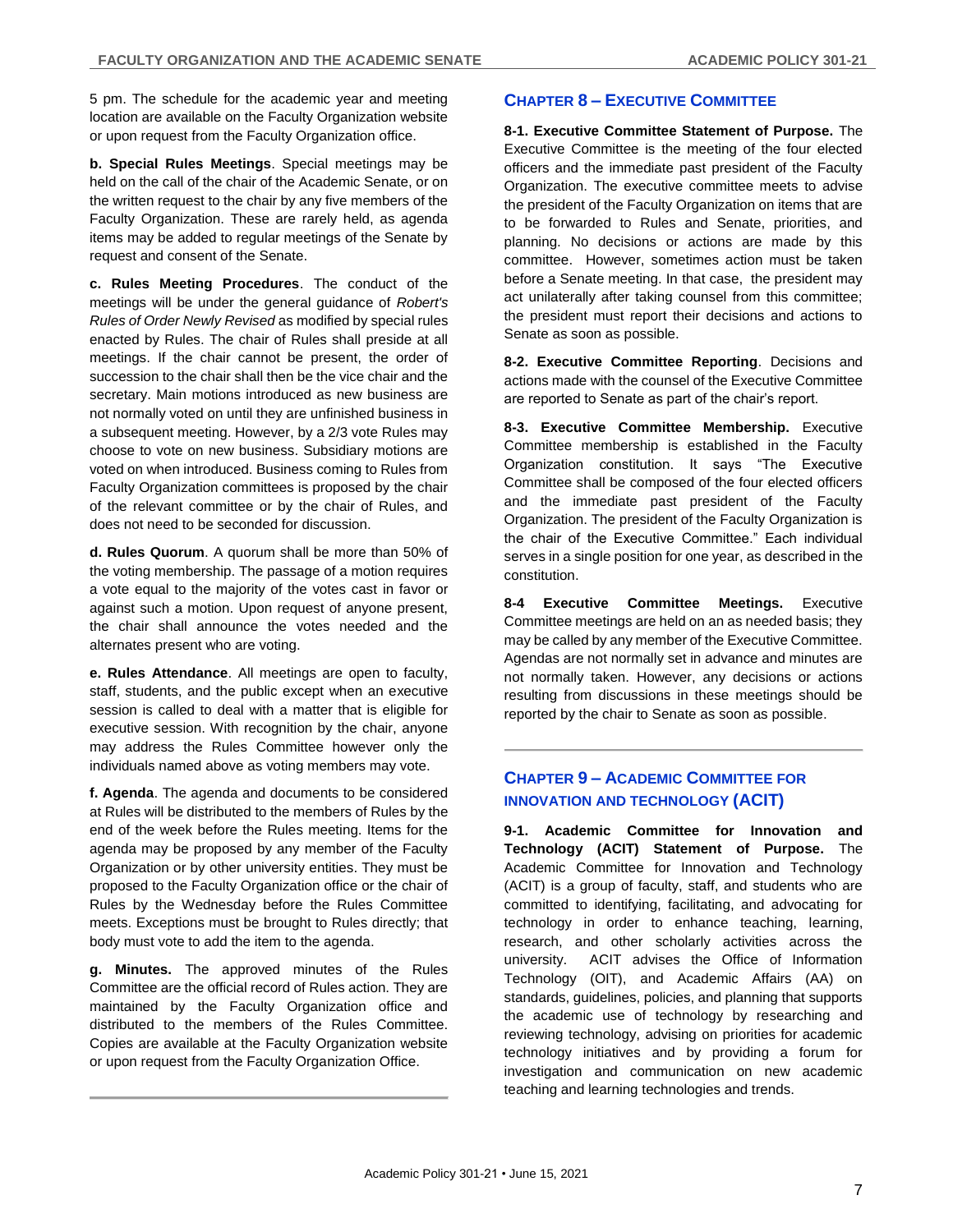**9-2. Academic Committee for Innovation and Technology Reporting**. The faculty co-chair of ACIT reports to Rules and is a member of the Rules Committee. The faculty co-chair also is expected to submit brief written reports (mini-reports) to Senate for each Senate meeting.

**9-3. Academic Committee for Innovation and Technology Membership.** This committee is committed to fostering leadership participation of all colleges. The ACIT consists of faculty representatives of their colleges as designated in section 6.2.e above, two at-large faculty members, and a representative from the Faculty Commons Committee as voting ex officio member; two students appointed by ASEWU as voting, ex officio members; Director of Academic and Emerging Technology; Manager-Instructional Technology, Design and Development; and the designee of the Provost as a voting, ex officio member. The Academic Senate nominates and confirms the faculty members for voting committee positions. Co-chairs will lead the group with the faculty electing one faculty member to serve as a co-chair and the CIO appointing an administration member to serve as the other co-chair. The faculty co-chair will serve a oneyear term, with the option to extend for one additional year. The administration co-chair can serve multiple terms until a new administrator is appointed by the CIO. Co-chairs can submit a request for new faculty members at Senate to replace committee members who leave the group.

**9-4 Academic Committee for Innovation and Technology Meetings.** ACIT and any *ad hoc* subcommittee meet on an as-needed schedule. The cochairs are responsible for ensuring that minutes of the actions of this committee are kept and recorded.

## **CHAPTER 10 – ACADEMIC PROGRAMS ASSESSMENT COMMITTEE (APAC)**

**10-1. Academic Programs Assessment Committee Statement of Purpose.** The Academic Programs Assessment Committee (APAC) is a hybrid committee shared by the Faculty Organization and Academic Affairs. It shall advise the faculty and Academic Affairs, on matters relating to assessment, including assessment planning, best practices in assessment, and assessment requirements for university and program accreditation. The Academic Programs Assessment Committee approves program assessment plans, reviews annual college assessment summaries, and the annual general education assessment report. Together with administrators, the committee writes an annual report about the state of assessment in the university's academic programs. APAC collaborates with academic programs and colleges to develop academic program assessment plans and facilitate implementation. APAC supports the work of the

College Assessment Committees to promote and advance effective assessment of student learning in their programs. APAC will provide resources for the assessment of teaching and learning, in collaboration with administration and staff, and will advise on the assessment of other university goals and outcomes. Additional topics APAC will address include fostering the incorporation of best practices into course and program assessment and integrating assessment with accreditation efforts at the university, school, and departmental level.

**10-2. Academic Programs Assessment Committee Reporting**. The faculty co-chair of the Academic Programs Assessment Committee reports to Rules and is a member of the Rules Committee. The faculty co-chair also is expected to submit brief written reports (mini-reports) to Senate for each Senate meeting.

**10-3. Academic Programs Assessment Committee Membership.** The Academic Programs Assessment Committee is a hybrid committee. The Academic Programs Assessment Committee consists of the chairs of the college assessment committees; a representative of each dean's office; one UAC representative; one GAC representative; one to three members of Academic Affairs as designated by the provost and a Faculty Commons Committee representative. The committee will be cochaired by a faculty member and the Director of Assessment and Accreditation. Faculty members serve three year terms.

**10-4 Academic Programs Assessment Committee Meetings.** The Academic Programs Assessment Committee and any ad hoc subcommittee meet on an asneeded schedule. The co-chairs are responsible for ensuring that minutes of the actions of this committee are kept and recorded.

## **CHAPTER 11 – GENERAL EDUCATION COUNCIL (GEC)**

**11-1. General Education Council Statement of Purpose.** This council has the primary responsibility for overseeing the General Education (GE) system for general education. This council has the following responsibilities: in collaboration with the General Education Director, Oversee General Education: work with ad hoc committees to develop criteria for courses and course sequences for inclusion in general education; maintain policies for the review and approval of general education courses; review courses and course sequences for inclusion in general education; in the implementation phase of a new general education model, to create processes by which faculty, staff, and administration can make the transition to the revised general education curriculum; serve in an advisory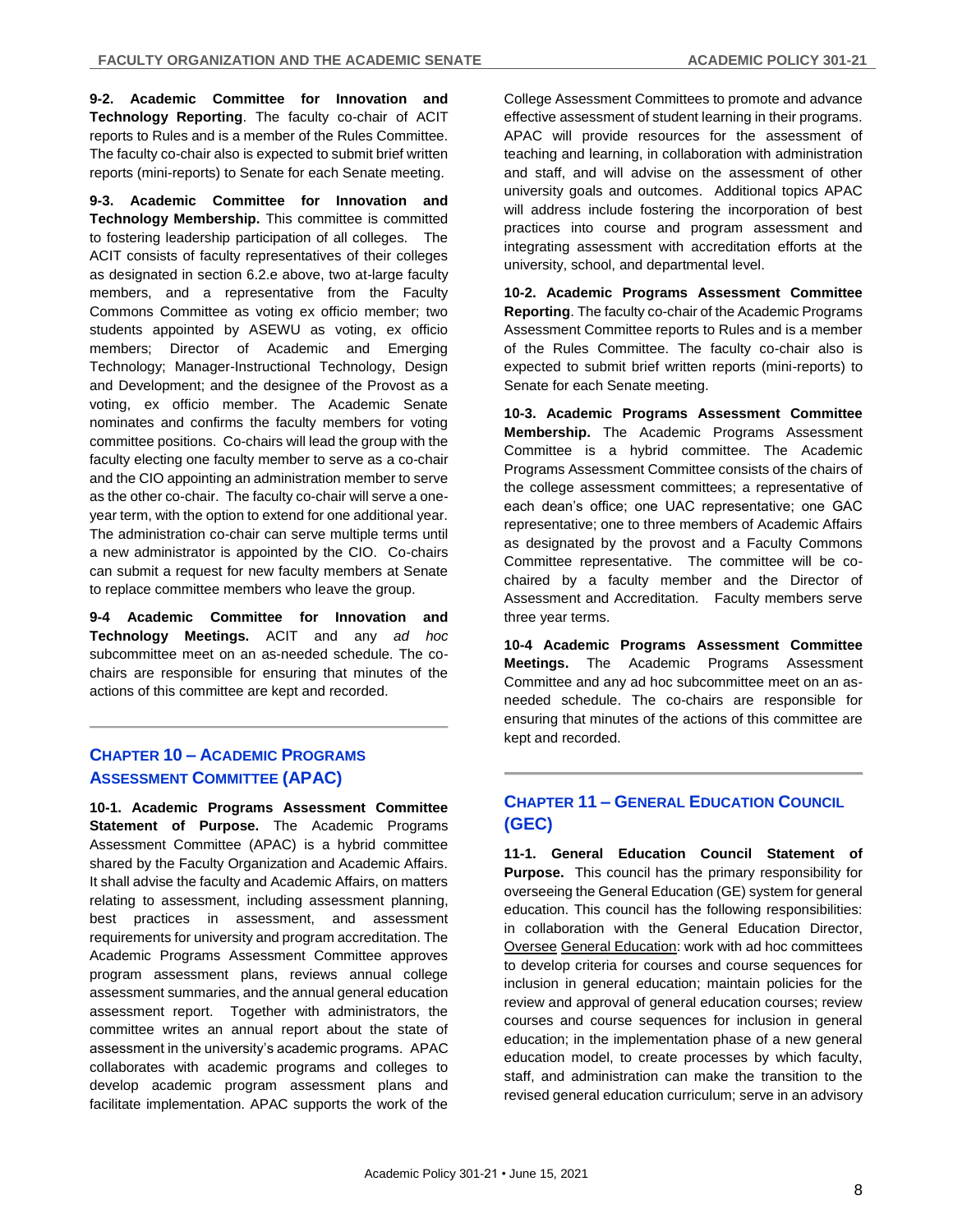capacity to Undergraduate Affairs in scheduling general education courses, assessing capacity issues, etc.; provide framework and propose policies about how course work at other universities or at EWU can meet the general education requirements where the policy is unclear; and provide coordination between general education curriculum structure and majors. Faculty Development: identify the need for workshops, training, and resources for meeting the requirements of general education, and for assessing its goals; work with faculty in small groups and one-on-one to help them to develop strong proposals for general education and appropriate clusters/integrated/FYE sequences; in coordination with the Faculty Commons, sponsor teaching and learning development activities that support GE pedagogy. Assessment: work with the appropriate constituencies to develop and maintain outcomes for general education and coordinate assessment for those outcomes; develop a process of program review for the effectiveness of GE as a whole.

**11-2. General Education Council Reporting**. The chair of the General Education Council reports to Rules and is a member of the Rules Committee. The chair also is expected to submit a brief written report (mini-report) to Senate for each Senate meeting. The Course and Program Approval Committee reports to the General Education Council.

**11-3. General Education Council Membership.** The General Education Council consists of representatives of the colleges as designated in section 6.2.e above, the Director of the Composition program and a representative from Mathematics. Non-voting members include the faculty who have release time to work on general education, the provost or designee, up to two more members from Academic Affairs, r, and one student appointed by ASEWU. Voting members serve three year terms.

**11-4. General Education Council Meetings.** The General Education Council meets on the first and third Wednesdays of the months when the university is in session. It does not normally meet in June, July, August, or September. The Faculty Organization office will take and distribute to GEC members minutes from the General Education Council meetings. Copies are available at the Faculty Organization website or upon request from the Faculty Organization Office.

## **CHAPTER 12 – FACULTY VALUES COMMITTEE (FVC)**

**12-1. Faculty Values Committee Statement of Purpose.**  The Faculty Values Committee (FVC) was created to maintain the values of the Faculty and to work with the administration to resolve communication difficulties. To do that, it conducts surveys that allow faculty to evaluate deans and associate deans (year 1) and upper level administrators (year 2) and reports the results of those surveys to those evaluated, their supervisors, and the surveyed faculty. The Faculty Values Committee is expected to produce reports summarizing the results of those surveys in time for them to be distributed to the faculty before the last Senate meeting of the year. They may also work in other ways to strengthen the position of the faculty in the university. If the Faculty Values committee is not able to do that work, the President of the Faculty Organization must do it with the assistance of the executive board.

**12-2. Faculty Values Committee Reporting**. The chair of the Faculty Values Committee reports to Rules and is a member of the Rules Committee. The chair also is expected to submit a brief written report (mini-report) to Senate for each Senate meeting.

**12-3. Faculty Values Committee Membership.** The Faculty Values Committee consists of one faculty member from each college, as well as the vice president of the Faculty Organization (convener and ex officio member). Regular members serve three year terms.

**12-4 Faculty Values Committee Meetings.** Faculty Values meets on an as-needed schedule. The chair is responsible for ensuring that minutes of the actions of this committee are kept and recorded.

## **CHAPTER 13 – RESEARCH AND SCHOLARSHIP COMMITTEE (RSC)**

**13-1. Research and Scholarship Committee Statement of Purpose.** The Research and Scholarship Committee (RSC) is primarily responsible for the evaluation of professional leave and summer grant proposals as well as the selection of international exchange faculty.

**13-2. Research and Scholarship Committee Reporting**. The chair of the Research and Scholarship Committee reports to the Rules Committee or its chair. The chair is also expected to submit a written report to the chair of the Rules Committee (to be shared with Senate) at least once a year.

**13-3. Research and Scholarship Committee Membership.** The Research and Scholarship Committee consists of representatives of the colleges as designated in section 6.2.e above, two at-large members, and the Provost or designee who is the convener of the committee and is a non-voting member. Faculty members serve (1) two year term and are not allowed to serve a second term without sitting out one academic year. Members are not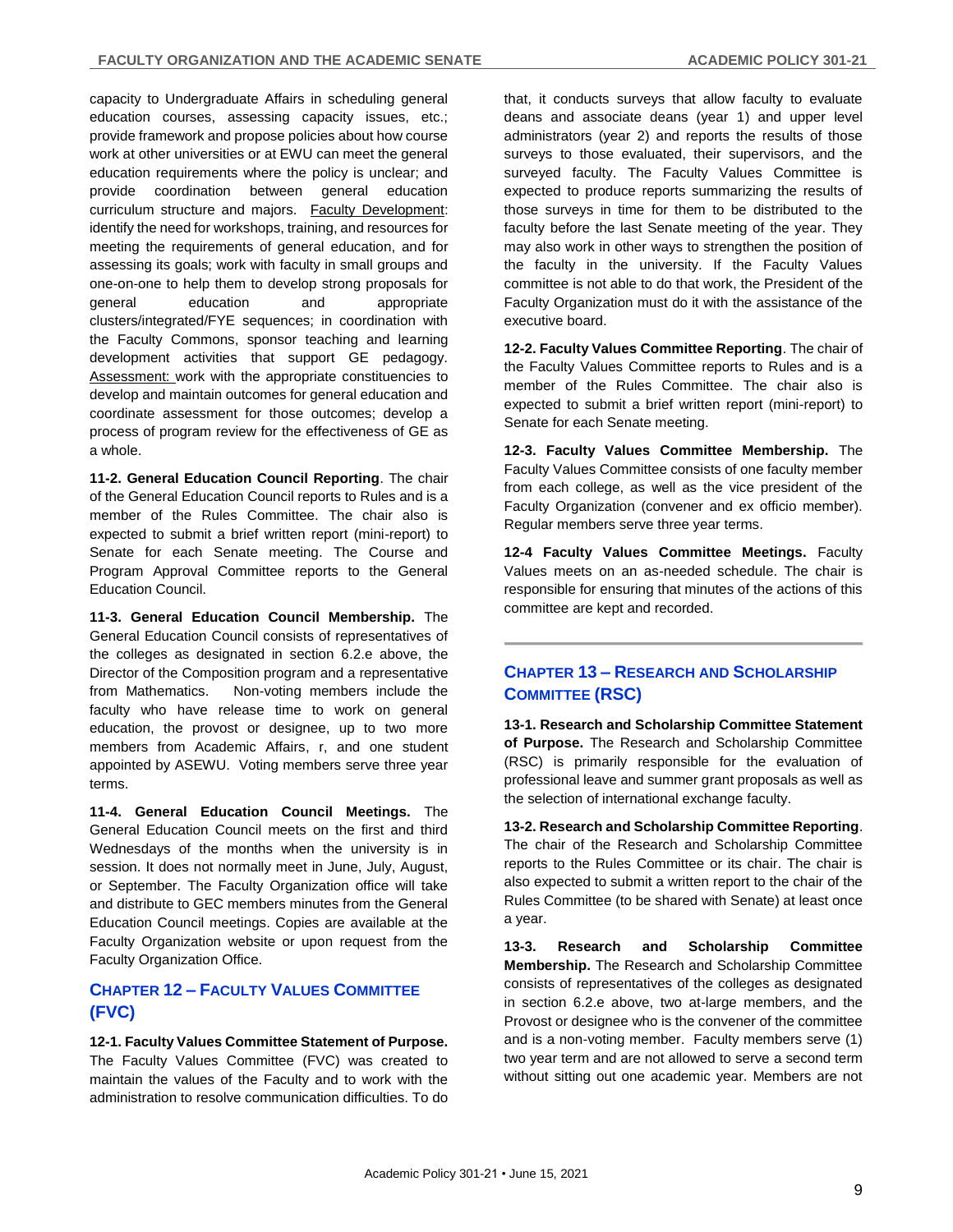allowed to submit grant proposals while serving on the Research and Scholarship Committee.

**13-4 Research and Scholarship Committee Meetings.** The Research and Scholarship Committee meets on an as-needed schedule. The chair is responsible for ensuring that minutes of the actions of this committee are kept and recorded.

## **CHAPTER 14 – GRADUATE AFFAIRS COUNCIL (GAC)**

**14-1. Graduate Affairs Council Statement of Purpose.**  The Graduate Affairs Council (GAC) advises on matters involving the graduate programs of the university which includes curriculum, admissions, program development, course approval, degree requirements, program approval, follow-up, advanced placement, academic standards and academic counseling. Each faculty and student member of the committee will serve on one of two Graduate Course and Program Approval Committees (CPAC) or the Policy Development and Review Committee (PDRC).

**14-2. Graduate Affairs Council Reporting**. The chair of the Graduate Affairs Council reports to Rules and is a member of the Rules Committee. The chair also is expected to submit brief written reports (mini-reports) to Senate for each Senate meeting. The Course and Program Approval Committees, Policy Development and Review Committee, Academic Appeals Board, and Program Review Committees report to the Graduate Affairs Council, who may request reporting as they see fit.

**14-3. Graduate Affairs Council Membership.** The Graduate Affairs Council consists of representatives of the colleges as designated in section 6.2.e above, two at-large faculty members, the Provost or designee, and up to three graduate students. The Provost or designee and the graduate students are non-voting members of the council. The graduate student members are approved by ASEWU. Faculty members serve three year terms.

**14-4 Graduate Affairs Council Meetings.** The Graduate Affairs Council meets on the second and fourth Wednesdays of the months when the university is in session. It does not normally meet in June, July, August, or September. The Faculty Organization office will take and distribute to GAC members minutes from the Graduate Affairs Council meetings. Copies are available at the Faculty Organization website or upon request from the Faculty Organization Office.

## **CHAPTER 15 – ACADEMIC APPEALS BOARD (AAB)**

**15-1. Academic Appeals Board Statement of Purpose.**  The Academic Appeals Board (AAB) considers and acts on appeals from students who believe that rules pertaining to the general requirements for graduation are being applied incorrectly in their case or that circumstances require special consideration. This board handles both graduate and undergraduate appeals and reports to both the Graduate Affairs Council and Undergraduate Affairs Council, while an administrator convenes the meetings.

**15-2. Academic Appeals Board Reporting**. The chair of the Academic Appeals Board reports to the Graduate Affairs Council and the Undergraduate Affairs Council on an as needed basis.

**15-3. Academic Appeals Board Membership.** Two members of the Academic Appeals Board are nominated by the Graduate Affairs Council and must be members of the GAC; and the remaining five members are nominated by the Undergraduate Affairs Council. All members must be approved by the Academic Senate. Non-voting members are the Credentials Evaluator, who convenes the committee, and the Provost or designee. Faculty members serve three year terms.

**15-4. Academic Appeals Board Meetings.** The Academic Appeals Board meets on an as-needed schedule. The administrator who convenes the meetings is responsible for seeing that any relevant results are shared with the Graduate Affairs Council and the Undergraduate Affairs Council.

## **CHAPTER 16 – COURSE AND PROGRAM APPROVAL COMMITTEE (CPAC)**

**16-1. Course and Program Approval Committee Statement of Purpose.** Course and Program Approval Committees (CPAC) review new courses, majors and programs and proposed changes (including removal) to existing courses, majors and programs and make recommendations to the relevant committee for approval or non-approval. There are one or more CPACs that report to each of the following: the Undergraduate Affairs Council (for undergraduate courses and programs), the Graduate Affairs Council (for graduate courses and programs), and the General Education Council (for general education courses and sequences).

CPAC peer reviews course and program proposals in order to maintain acceptable standards of quality in the courses and programs offered at Eastern Washington University. To fulfill this function, the committee serves to ensure that courses and programs are pedagogically and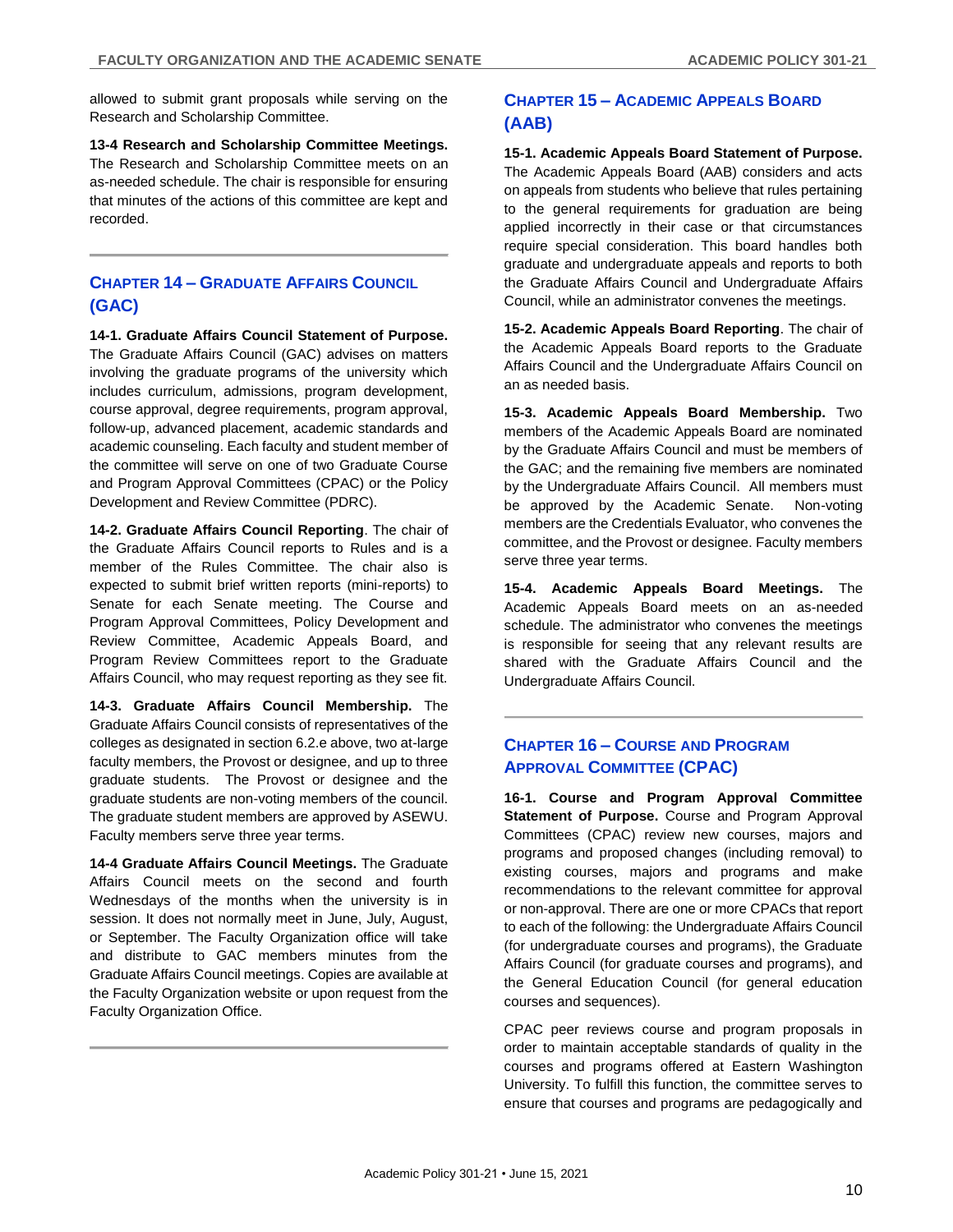philosophically sound (according to generally accepted standards); that program descriptions and essential elements of course syllabi are clear and understandable; that the proposals (course/program) fit the university mission and strategic plan; that credits and course numbers specified reflect student workload and level. The committee is also responsible for resolving questions concerning course numbering, course duplication, applicability of grading system (pass/no credit or grade), and other questions that may arise pertaining to changes in the relevant courses and programs, including compliance with applicable faculty organization and administration guidelines as well as university policies.

The committee is also responsible for determining the process required to review and approve courses and programs, including the addition and revision of forms and/or software information entry systems.

**16-2. Course and Program Approval Committee Reporting**. The chair of the Course and Program Approval Committee reports to the relevant committee (GAC, UAC, GEC) and sits as a member of the committee. Written reports summarizing the approvals and rejections of the committee should be provided to the chair of the reporting committee to be shared with the Senate as soon as possible after actions are approved by the reporting committee.

**16-3. Course and Program Approval Committee Membership.** The Course and Program Approval Committee is different for each committee. Faculty members serve three year terms.

a. Undergraduate CPAC. The membership of undergraduate CPAC is representatives of the colleges as designated in section 6.2.e above and two at-large faculty members. At least one representative from each college must participate (virtually or otherwise) in a CPAC meeting for it to achieve quorum. CPAC cannot consider proposals from a college that does not have full representation on the committee. Non-voting members include a student member appointed by ASEWU, a representative from Records and Registration (appointed by the registrar) and a representative from Academic Affairs.

b. Graduate CPAC: The membership of the Graduate CPAC's consists of three faculty members and one student member of the GAC. Non-voting members include a representative from Records and Registration (appointed by the registrar) and a representative from Academic Affairs. GAC may set additional requirements to act on specific proposals.

c. General Education CPAC: The membership of General Education CPAC consists of three faculty members and one student member of the General Education Council. The General Education Course and Program Approval Committee may set additional requirements to act on specific proposals.

**16-4 Course and Program Approval Committee Meetings.** Each CPAC will establish its own meeting schedule based on need. The undergraduate CPAC currently meets on the first and third Tuesdays from 3-5. The chair is responsible for ensuring that minutes of the actions of this committee are kept and reported to the committee to which they report. That reporting will preserve the subcommittee actions in official minutes.

## **CHAPTER 17 – POLICY DEVELOPMENT AND REVIEW COMMITTEE (PDRC)**

**17-1. Policy Development and Review Committee Statement of Purpose.** The Policy Development and Review Committee (PDRC) is responsible for the development of new policies and procedures governing graduate programs. It is a subcommittee of the Graduate Affairs Council.

**17-2. Policy Development and Review Committee Reporting**. The chair of the Policy Development and Review Committee Reporting reports to the Graduate Affairs Council and sits as a member of that council. Written reports summarizing the policy proposals must be forwarded from GAC to Rules and Senate for further approval in coordination with the chair of the Graduate Affairs Council.

**17-3. Policy Development and Review Committee Membership.** The Policy Development and Review Committee consists of three members of the GAC and one ASEWU member. Members serve for one year.

**17-4 Policy Development and Review Committee Meetings.** The Policy Development and Review Committee meets on an as-needed schedule. The chair is responsible for ensuring that minutes of the actions of this committee are kept and recorded.

## **CHAPTER 18 – PROGRAM REVIEW COMMITTEE (PRC)**

**18-1. Program Review Committee Statement of Purpose.** By WSAC policy, all programs at state four-year institutions of higher education must undergo periodic review following specific guidelines. Summaries of the results of those reviews are to be reported to WSAC which, in turn, reports to the governor and the legislature. The PRC has been established to coordinate the reviews of several graduate and undergraduate programs each year. It reviews the self-studies and other materials produced by the departments and makes recommendations as to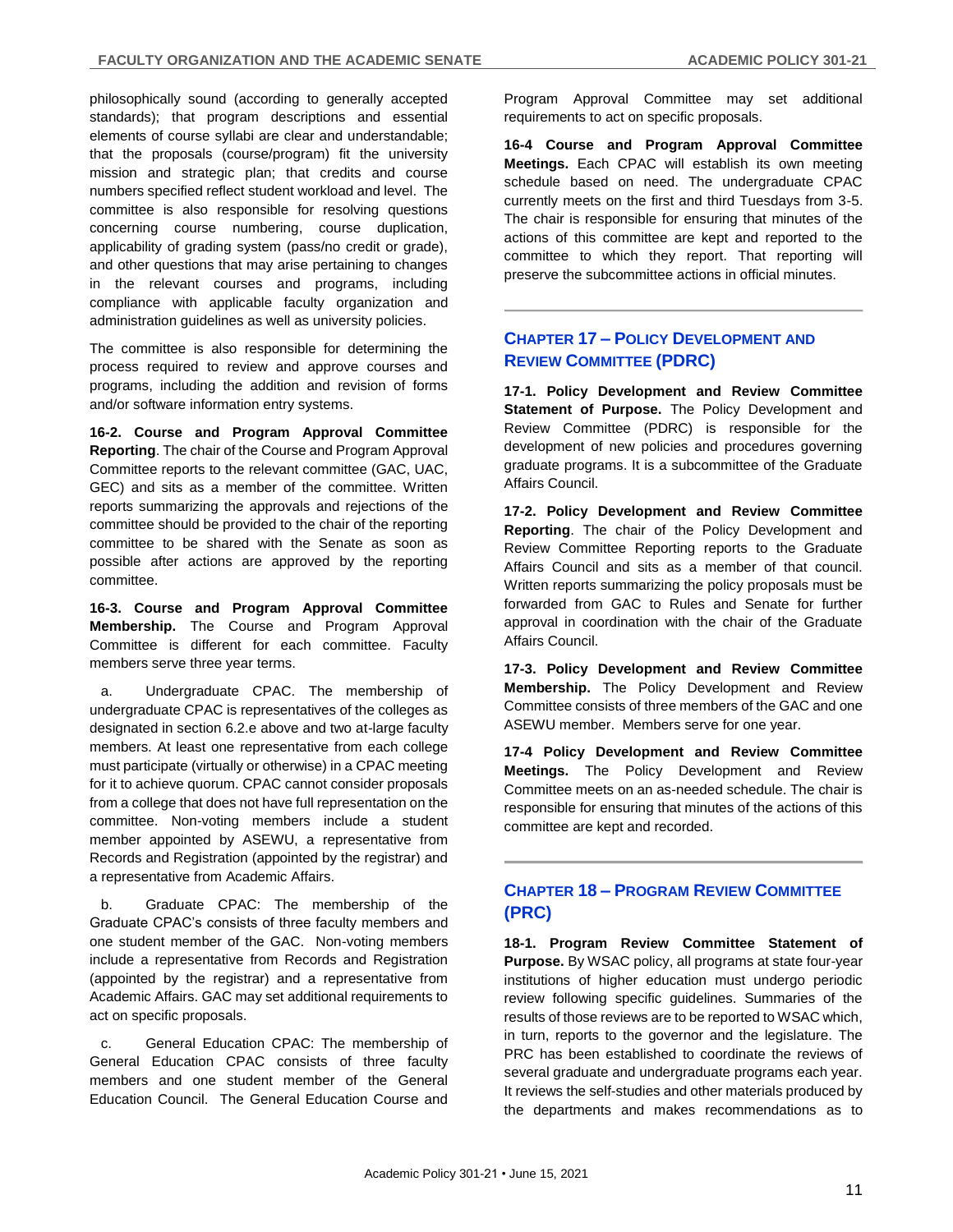whether changes need to be made to the program. Both the Graduate and Undergraduate Affairs Councils confirm the faculty appointments to this committee while an administrator convenes the meetings.

**18-2. Program Review Committee Reporting**. The chair of the Program Review Committee is responsible for ensuring that results are shared with the chairs of affected program, Graduate Affairs Council and the Undergraduate Affairs Council. Any results that end in a recommendation that a program be discontinued must follow the standards set in policy 303-35.

**18-3. Program Review Committee Membership.** The Program Review Committee consists of representatives of the colleges as designated in section 6.2.e above, two atlarge faculty members, the Provost or designee and up to three (3) students appointed by the ASEWU. The Provost or designee and the students are non-voting members of the committee. Faculty members serve three year terms.

**18-4 Program Review Committee Meetings.** The Program Review Committee meets on an as-needed schedule. The administrator who convenes the meetings is responsible for seeing that any relevant results are shared with the Graduate Affairs Council and the Undergraduate Affairs Council.

## **CHAPTER 19 – LIBRARY AFFAIRS COMMITTEE (LAC)**

**19-1. Council Statement of Purpose.** The Library Affairs Committee's (LAC) purpose is to advise on university Library services and collections including Library development and administration; book, periodical, and other collections; Library use rules; loaning policies; and hours of operation.

**19-2. Library Affairs Committee Reporting**. The chair of the Library Affairs Committee reports to Rules and is a member of the Rules Committee. The chair also is expected to submit brief written reports (mini-reports) to Senate for each Senate meeting.

**19-3. Library Affairs Committee Membership.** The Library Affairs Committee consists of representatives of the colleges as designated in section 6.2.e above, two atlarge faculty members including one from the Libraries, and one student appointed by ASEWU. The student is a non-voting member of the committee. Faculty members serve three year terms.

**19-4 Library Affairs Committee Meetings.** The Library Affairs Committee meets on an as-needed basis, normally no less than once a month. The chair is responsible for ensuring that minutes of the actions of this committee are kept and recorded.

## **CHAPTER 20 – UNDERGRADUATE AFFAIRS COUNCIL (UAC)**

**20-1. Undergraduate Affairs Council Statement of Purpose.** The Undergraduate Affairs Council's (UAC) function is to advise on matters involving the undergraduate programs of the university including, but not limited to: curriculum, admissions, program development and approval, course approval, degree requirements, honors, academic standards, academic standards, advising, academic support, transfers, and online/hybrid learning.

**20-2. Undergraduate Affairs Council Reporting**. The chair of the Undergraduate Affairs Council reports to Rules and is a member of the Rules Committee. The chair also is expected to submit a brief written report (mini-report) to Senate for each Senate meeting. The Course and Program Approval Committee, Academic Appeals Board, General Education Committee, Honors Board, and Program Review Committees report to the Undergraduate Affairs Council, who may request reporting as they see fit.

**20-3. Undergraduate Affairs Council Membership.** The Undergraduate Affairs Council consists of representatives of the colleges as designated in section 6.2.e and two atlarge members. The six non-voting members include the Provost or designee, one or two additional representatives from Academic Affairs, the Registrar, and the chairs of the undergraduate CPAC and the Academic Appeals Board. Regular faculty members serve three year terms.

**20-4 Undergraduate Affairs Council Meetings.** The Undergraduate Affairs Council meets on the second and fourth Thursdays of the months when the university is in session. It does not normally meet in June, July, August, or September. The Faculty Organization office will take and distribute to UAC members minutes from the Undergraduate Affairs Council meetings. Copies are available at the Faculty Organization website or upon request from the Faculty Organization Office.

## **CHAPTER 21 – COUNCIL OF FACULTY REPRESENTATIVES (CFR)**

**21-1. Council of Faculty Representatives Statement of Purpose.** The function of the Council of Faculty Representative (CFR) is to participate in the development and maintenance of relations with the legislature, its committees and its members; to gather and prepare materials relevant to the legislative concerns of the university; to assist in the establishment of legislative priorities; to support and guide the activities of the EWU Committee of the Council of Faculty Representatives; and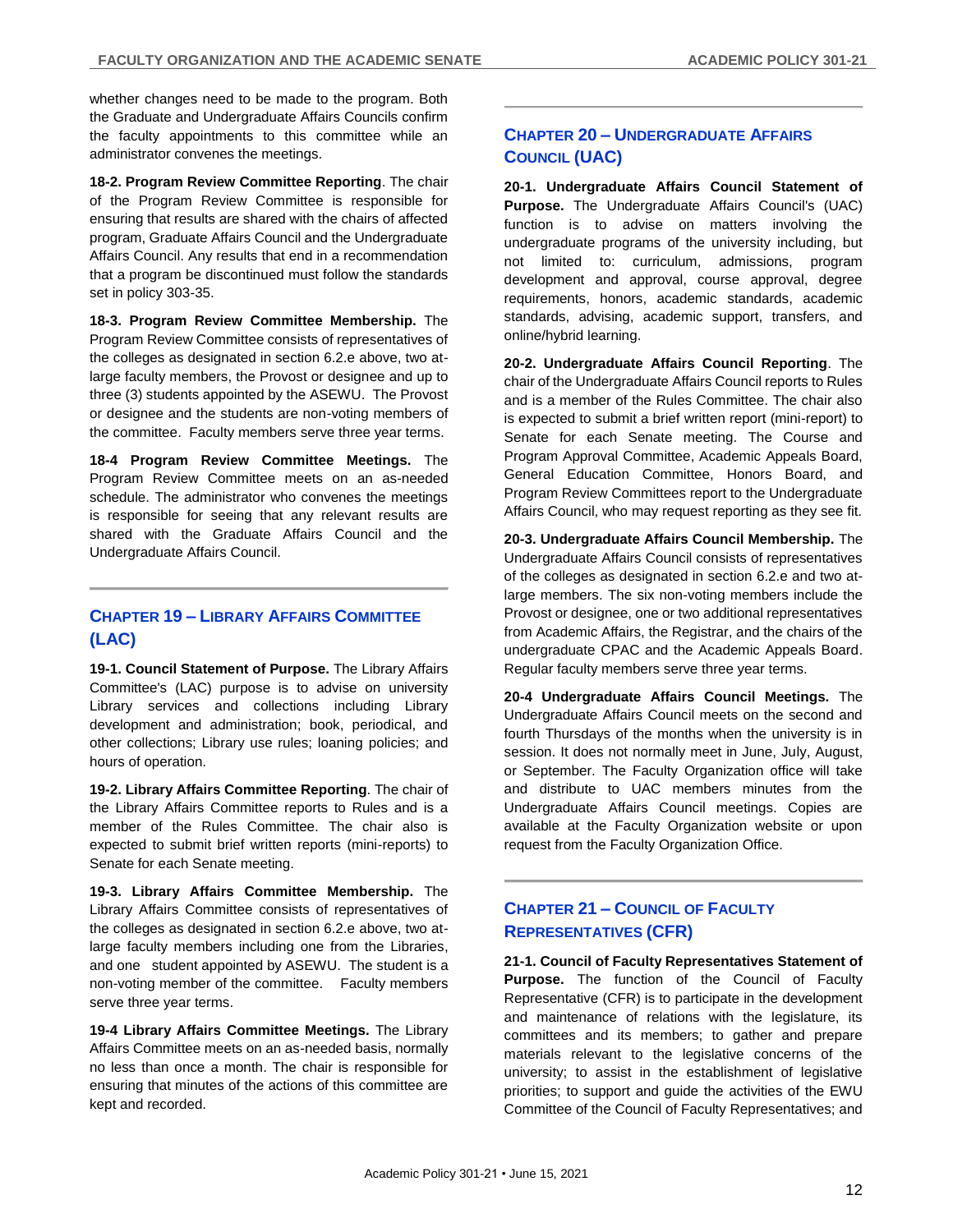to inform the Senate as may be necessary of legislative problems and prospects.

The Council of Faculty Representatives, which includes members from all state colleges and universities in Washington State, was established to coordinate and formulate recommendations on matters that affect higher education. The council seeks to establish direct communication with the Washington Student Achievement Council, the Governor's Office, the State Legislature, the Council of Presidents and other groups and organizations, to exchange information on matters of mutual interest and to improve the quality and delivery of higher education in Washington State.

**21-2 Council of Faculty Representatives Reporting**.

The local chair of the Council of Faculty Representatives sits on Senate as a standing guest. In general, the Executive Committee should be consulted on any official stance the CFR takes to the representatives of the other four-year higher education institutions.

**21-3. Council of Faculty Representatives Membership.** The chair of this committee is the Faculty Legislative Liaison. Two additional faculty members may serve on this committee as well. Faculty members serve three year terms. The President and Vice President of the Faculty Organization also sit on this committee.

**21-4 Council of Faculty Representatives Meetings.** The Council of Faculty Representatives meets on an asneeded schedule. The Liaison is responsible for reporting the actions of this group to Senate.

## **CHAPTER 22 – ACADEMIC INTEGRITY BOARD (AIB)**

## **22-1. Academic Integrity Board Statement of Purpose**

The Academic Integrity Board is a standing committee of the Faculty Organization. The Academic Integrity Board is responsible for administering and managing academic integrity functions. The AIB shall:

a. promote academic integrity at EWU;

b. review academic integrity cases, make determinations as to whether a violation occurred, and impose academic and/or institutional sanctions;

c. assist vice provosts in development of academic integrity program support resources;

d. respond, as appropriate, to campus needs related to the academic integrity program;

e. coordinate AIB activities with the vice provosts; and,

f. continually assess academic integrity process outcomes to ensure equitability of sanctions vis-à-vis violations.

**22-2. Membership**: AIB membership will include:

a. The undergraduate AIB consists of representatives of the colleges as designated in section 6.2.e. Any college that has only one member must designate an alternate. Members must recuse themselves when a case involves an instructor in the member's own department. One of the members shall also be designated as vice-chair. It also includes

b. One student member representing ASEWU

c. The provost or designee as Chair (does not vote except to break a tie)

d. One member from Global Student Services (GSS) as a non-voting member.

e. Two members of the Graduate Affairs Council.

**22-3. Meetings:** The AIB holds regular meetings every two weeks at fixed times and reviews cases at these meetings. AIB Reviews are held in abeyance during holidays, academic breaks, and other times when no classes are scheduled. AIB Reviews may be cancelled in other circumstances with the consent of the AIB chair. Any member who is unavailable shall inform the AIB chair who will arrange for a replacement. A quorum shall consist of three voting members plus the chair/vice chair.

## **CHAPTER 23 – HONORS ADVISORY BOARD**

**23-1. Honors Advisory Board Statement of Purpose.**  The Honors Advisory Board advises the Honors Program Director on proposed substantive changes to the Honors Program. The board participates in the development and revision of the Honors Program's curriculum, goals, and objectives, and conducts the periodic review of the work of the Honors Program Director. Board members are expected to familiarize themselves with the honors curriculum and best practices in honors curricula and programming, and are encouraged to participate, as possible, in honors admissions, colloquia, and student recognition events.

**23-2. Honors Advisory Board Reporting**. The Honors Advisory Board reports substantive changes in the Honors Program curriculum to the Undergraduate Affairs Council and reports on matters concerning the Honor Director's performance to the director's immediate supervisor.

**23-3. Honors Advisory Board Membership.** The Honors Advisory Board is made up of one faculty member from each college, the McNair Program director, and one atlarge faculty member with teaching experience in Honors.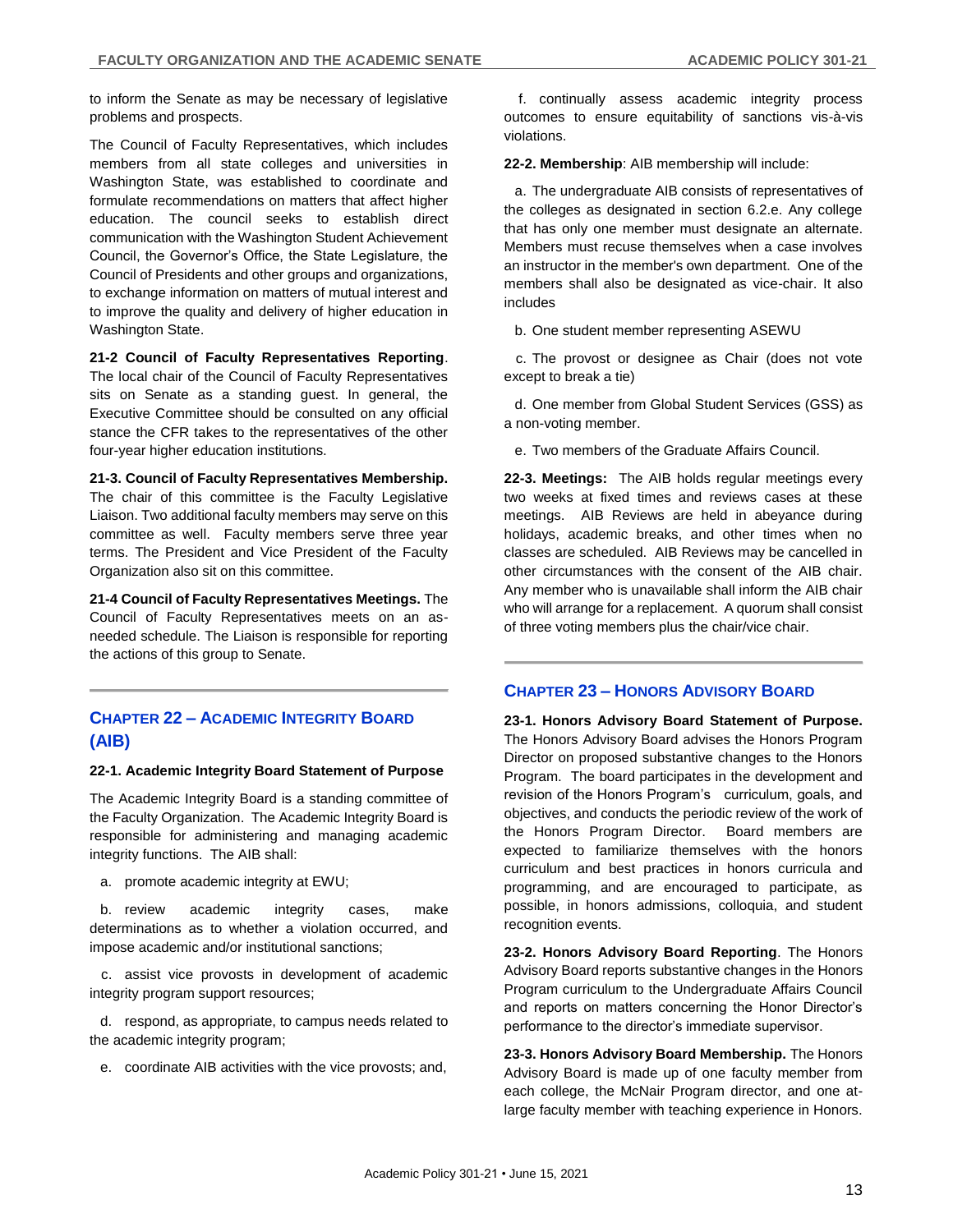Members may name their own replacement to serve for them during a sabbatical. Two students admitted to the Honors program will be appointed by the Honors Program Director for a one-year term. A faculty member of the HAB will be elected as chair for a term of 1 year. The Honors Program Director is a non-voting member of the HAB.

**23-4 Honors Advisory Board Meetings.** The Honors Advisory Board meets on an as-needed basis. The convener is responsible for ensuring that minutes of the actions of this committee are kept and recorded.

## **CHAPTER 24– FACULTY COMMONS COMMITTEE (FCC).**

**24-1.** The Faculty Commons Committee (FCC) is a Faculty Organization Committee. It works collaboratively with and advises the Faculty Commons Director and the Faculty Organization to create a communication plan, strategic plan, and budget for the Faculty Commons. The FCC assists with planning and implementing Faculty Commons Activities; communicates with other entities across campus including but not limited to IT, Student Affairs, GSS, Grants Office, Office of Diversity and Inclusion, Advising, Library, Office of Community Engagement, and academic units and departments to identify needs and support for faculty development; provides a forum for ideas and research on improving teaching and learning; facilitates communication across campus regarding faculty development; processes proposals from faculty and staff to develop Faculty Commons activities; and collects and analyzes data on the efficacy of the Faculty Commons activities. The FCC may form task forces to work on particular issues and invite faculty, staff, and administrators from around campus onto task forces. The FCC serves as an advisory group to the Faculty Commons Director and consults and provides feedback to the Faculty Commons Director on policies and procedures.

**24-2. Faculty Commons Committee Reporting.** The chair of the Faculty Commons Committee reports to Rules.

**24-3. Faculty Commons Committee Membership.** The FCC has twelve faculty members, including at least one member from each college. Non-voting members include the Faculty Commons Director, the Provost or designee, Chief Information Officer or designee, Vice President for Diversity and Inclusion or designee, and the General Education Director. Faculty Members serve three year terms; other members serve as long as they hold the position that sits on the committee. Faculty should be chosen from various ranks, e.g., tenure track and nontenure track. Faculty wishing to serve on the committee

will be asked to provide a short description of why they want to be on the committee and what expertise or interests they will bring to the committee. Faculty members will be elected by the Senate. The committee chair is elected by the committee.

**24-4. Faculty Commons Committee Meetings.** The Faculty Commons committee on an as-needed basis. The chair is responsible for ensuring that minutes of the actions of this committee are kept and recorded.

## **CHAPTER 25 – GLOBAL PROGRAMS ACADEMIC COMMITTEE (GPAC).**

**25-1.** The Global Programs Academic Committee is responsible for developing, maintaining, and assessing the Global and International Studies curriculum of the university, enhancing international and Study Abroad opportunities for students and faculty, supporting international visiting scholars, and faculty exchanges, and encouraging a more global and international campus environment.

**25-2. Global Programs Academic Committee Reporting.** The chair of the Global Programs Academic Committee reports to Rules.

**25-3. Global Programs Academic Committee Membership.** The Global Programs Academic Committee consists of representatives of the colleges as designated in section 6.2e and two at-large faculty members. ELI and AUAP Directors attend ex officio.

**25-4. Global Programs Academic Committee Meetings.** The Global Programs Academic Committee meets on the first and third Thursdays of the month when the university is in session. It does not normally meet in June, July, August, or September.

## **CHAPTER 26- ADDITIONAL COMMITTEES WITH FACULTY ORGANIZATION NOMINATIONS**

The Faculty Organization Executive Committee also nominates faculty members for the Intellectual Property Committee, the Commission on Gender Equity, the University Budget Committee, EWU Scholarship Committee, Student Tech Fee Committee, University Recreation Center Advisory Council, Student Transportation Fee Committee, Digital Media Advisory Committee, and other committees as requested by the administration. In these cases, the administration generally requests multiple nominations for each available position from the Executive Committee and makes the appointment.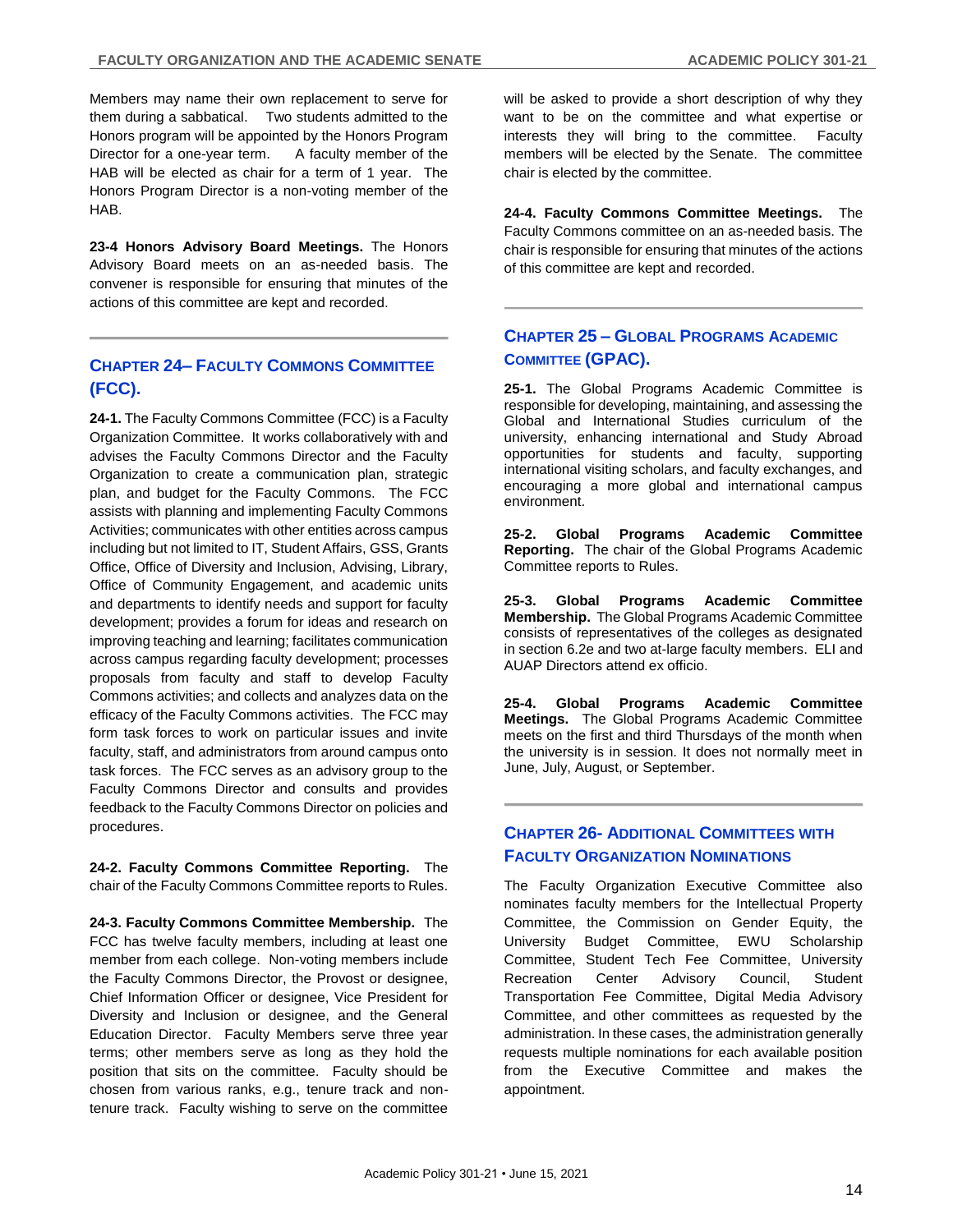#### **The Constitution of the Faculty Organization**

#### **of Eastern Washington University**

#### **Preamble**

We, the faculty of Eastern Washington University, in order to establish ourselves as a self-governing body, do create and establish this constitution.

#### **Article I. Name of Organization**

The name of this organization shall be the Faculty Organization of Eastern Washington University.

#### **Article II. Purpose**

*Section I.* The Faculty Organization's primary purpose shall be to benefit the faculty and the institution of Eastern Washington University. Specifically, the aims are to promote academic quality in an intellectually supportive environment that fosters student learning outcomes by

1. Strengthening and protecting academic freedom and tenure;

2. Promoting faculty development;

3. Optimizing current and developing new academic policies;

4. Supporting the ongoing development of effective pedagogical practices; and

5. Partnering with the United Faculty of Eastern to advance the academic welfare of all faculty.

*Section II.* The organization shall endeavor to maintain and strengthen shared governance at Eastern Washington University and shall represent the views of the faculty in all matters pertaining to shared governance.

#### **Article III. Membership**

*Section I*. The membership of the Faculty Organization shall consist of all faculty members of EWU, to include all regular full-time and part-time employees of the University designated with faculty status, excluding casual or temporary employees as defined in WAC 391-35-350, administrators, confidential employees, graduate student employees, post-doctoral and clinical employees, and employees subject to Chapter 41.06 or 41.56 RCW.

*Section II.* An official roster of the Faculty Organization shall be established and maintained by the Faculty Organization. This roster, by request, shall be available to any member of the Faculty Organization.

*Section III.* Full time employees of Eastern Washington University not qualifying as members may appeal for special membership status to the Academic Senate. The Rules Committee shall place matters of membership, exception, appeals or changes on the agenda of the Academic Senate for its action.

## **Article IV. Officers**

*Section I.* The officers of the organization shall consist of a president, a vice president (who is also the president elect), a secretary, a treasurer, and the immediate past president. The president of the Faculty Organization shall serve as chair of the Academic Senate and the vice president of the Faculty Organization shall serve as the vice chair of the Academic Senate.

*Section II.* Elections of officers for the following academic year shall be conducted during the spring quarter of each academic year. Candidates may be self-nominated or nominated by any regular member of the Faculty Organization; in either case the nominee must accept in writing. Ballots shall include an option for write-in candidates.

*Section III*. If an officer of the Faculty Organization resigns or for any other reason leaves office, the office is vacant and that officer must be replaced. In case of a vacancy of the office of the president, the president-elect will assume the office of the president for the remainder of the term. If the changeover happens before December 31, the president-elect will serve only until the end of that school year. If the changeover happens after December 31, the new president will serve the balance of the term as well as a successive term. In either case, an election will be held to replace the president elect. In case of a vacancy of any other office, there will be an election to fill the office for the remainder of the term.

Officers of the Faculty Organization are subject to recall. A petition to recall any officer of the Faculty Organization, which is signed by at least twenty percent of the members of Faculty Organization, will require a recall election be conducted. This recall election shall be conducted by members of the Rules Committee of the Academic Senate, excluding that officer whose tenure is being contested, and shall be completed within twenty-one faculty working days of receipt of the petition. If a majority of the ballots cast in such a recall election favor recall of that officer, then the office shall be declared vacant by the Rules Committee within five days of the completion of the recall election.

## **Article V. Committees**

*Section I.* The following shall constitute the standing committees of the Faculty Organization:

1. Academic Senate. The Academic Senate, together with its councils, committees, and subcommittees, is the legislative arm of the Faculty Organization.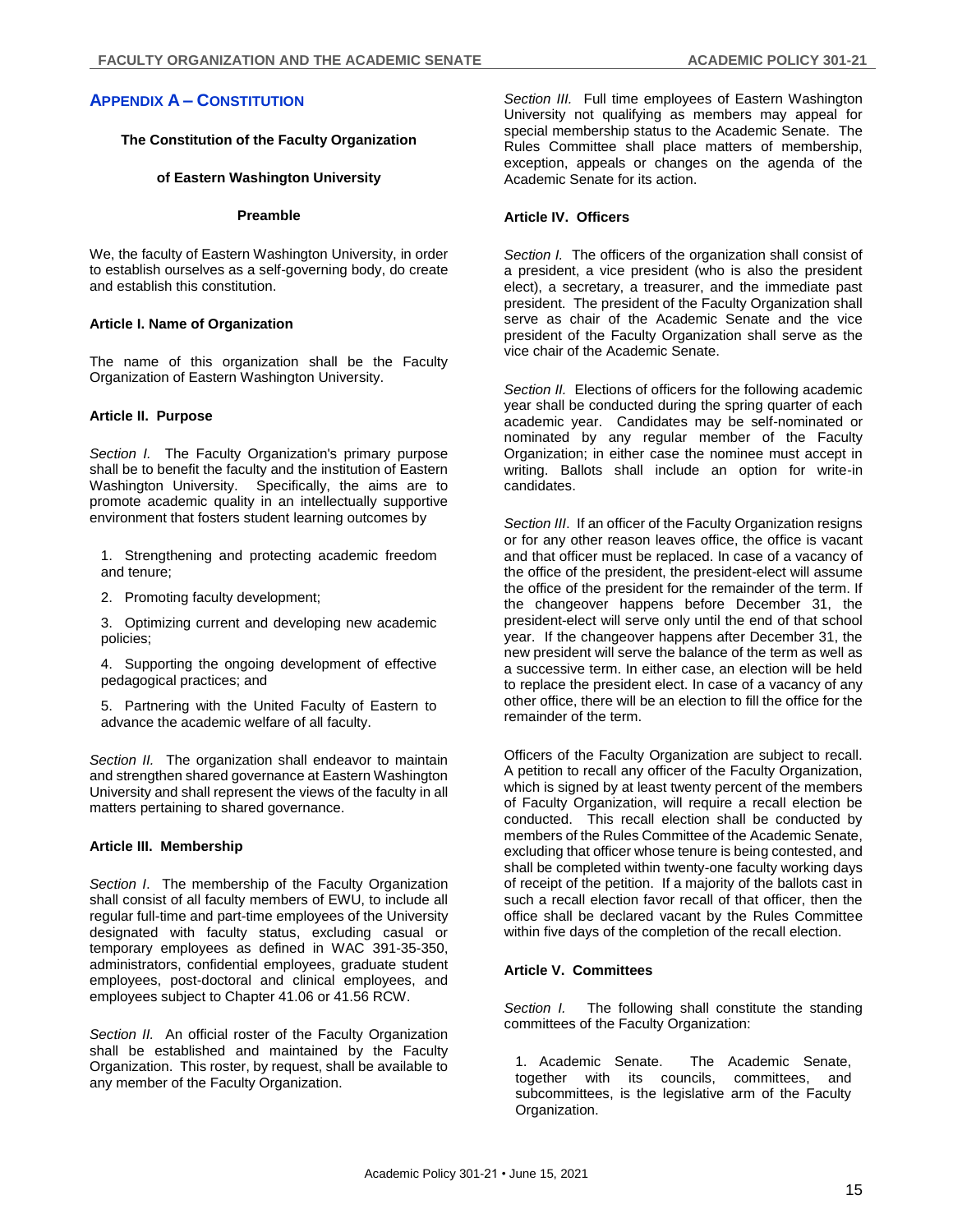2. Executive Committee. The executive committee shall be composed of the four elected officers and the immediate past president of the Faculty Organization. The president of the Faculty Organization is the chair of the executive committee.

3. Rules Committee: The Rules Committee shall be composed of the four elected officers and the immediate past president of the Faculty Organization, the chairs of the various councils of the Academic Senate, and three faculty at large. The Provost (or designee) and up to three members of the ASEWU are non-voting members.

*Section II.* Additional councils and committees: The Academic Senate may constitute additional councils and subcommittees as required:

- 1. Faculty Organization Committees, Councils and subcommittees:
- 2. Hybrid Committees, Councils and subcommittees.

*Section III.* A list of existing committees, councils, and subcommittees and their membership shall be maintained by the Faculty Organization and is available upon request.

## **Article VI. Meetings**

*Section I*. Meetings of the Faculty Organization and meetings of any subcommittees of the organization, including the Academic Senate and councils, shall be conducted in accord with *Robert's Rules of Order Newly Revised.*

Section II. The Faculty Organization:

1. Meetings of the Faculty Organization may be called by:

a. The chair of the Academic Senate;

b. A petition of at least ten percent of the membership of the Faculty Organization; or

c. A petition of a majority of the membership of the Academic Senate.

2. The date and agenda of meetings of the Faculty Organization shall be announced in writing to all members at least one week in advance of the meeting. Proposed amendments to the constitution and changes in the Academic Senate regulations must be announced in writing to all members at least two weeks prior to the meeting.

3. A quorum shall consist of 40 percent of the membership. Once quorum is met, a majority shall be over 50 percent of the members voting in favor of or against a motion .

*Section III*. The Academic Senate:

1. The Academic Senate meets bimonthly during the academic year according to the meeting schedule approved by the Academic Senate during the previous academic year.

a. Special meetings of the Academic Senate may be called by

i. The chair of the Academic Senate;

ii. A majority vote at a meeting of the Academic Senate; or

iii. A majority vote of the Faculty Organization.

2. The date and agenda of meetings of the Academic Senate shall be announced in writing to all members during the week prior to the meeting.

3. A quorum of a meeting of the Academic Senate shall be over fifty percent. Once quorum is met, a majority shall be greater than fifty percent of the members voting for or against a motion.

## **Article VII. Voting**

*Section I*. Only members of the Faculty Organization are allowed to vote at meetings of the Faculty Organization, Academic Senate, or Executive Committee of the Faculty Organization, or in any ballot of the membership conducted by the Faculty Organization. The selection of faculty members to serve on Faculty Organization councils, committees or subcommittees requires approval of the Academic Senate.

*Section II.* The Faculty Organization may form new committees, subcommittees and councils jointly with administration, ASEWU or other bodies. These committees are jointly administered. The creation of such a hybrid committee must be approved by the Academic Senate. The selection of faculty members representing the Faculty Organization to serve on these councils, committees or subcommittees requires approval of the Academic Senate. The voting membership of these committees is determined by the charge approved by the Senate.

*Section III*. When official business is conducted by secret ballot, those secret ballots shall be distributed by the executive committee with the due date marked on the ballot and those ballots must be returned to the Faculty Organization by the due date; ballots returned after this time period will not be valid.

## **Article VIII. Amendments of the Constitution**

The constitution of the Faculty Organization can be amended by a vote of the membership of the Faculty Organization with at least two-thirds of the votes in favor of amendment.